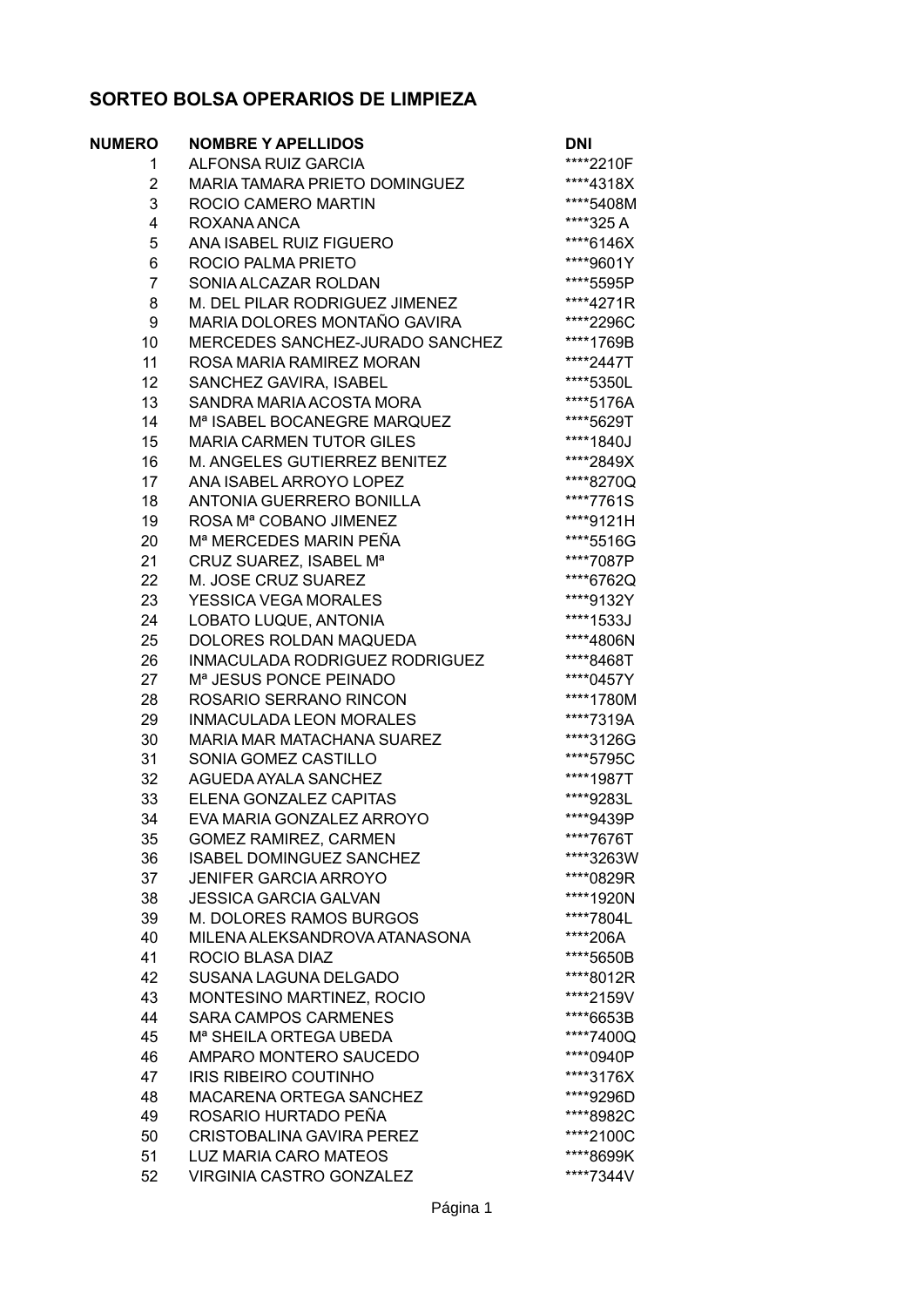| 53  | SANDRA SANCHEZ JIMENEZ                           | ****1243V |
|-----|--------------------------------------------------|-----------|
| 54  | MARIA JESSICA VAZQUEZ POSTIGO GONZALEZ           | ****2807R |
| 55  | DOLORES CARRERA ALVAREZ                          | ****7070C |
| 56  | <b>MERCEDES SUERO TRIGUEROS</b>                  | ****4177L |
| 57  | M <sup>a</sup> ISABEL VALDIVIESO-MORQUECHO RECIO | ****6031F |
| 58  | <b>MARIA ROSARIO GARRIDO MATEOS</b>              | ****0845A |
| 59  | <b>ALICIA JIMENEZ CEJUDO</b>                     | ****8109Y |
| 60  | <b>JORGE BENITEZ ALCANTARA</b>                   | ****4912D |
| 61  | MARIA DOLORES ROLDAN CAYETANO                    | ****6612D |
| 62  | YOLANDA DOMINGUEZ DOMINGUEZ                      | ****3036Y |
| 63  | MARIA DEL PILAR CARMONA JIMENEZ                  | ****8458Z |
| 64  | ANA BELEN SUAREZ MARIN                           | ****2225X |
| 65  | LOURDES RODRIGUEZ CARRION                        | ****1818Z |
| 66  | M. JOSE ESPINOSA FLORINDO                        | ****9532S |
| 67  | <b>DELIA MARIA CHACON RUIZ</b>                   | ****6370G |
| 68  | <b>CUETO MARTIN, JESSICA</b>                     | ****6096A |
| 69  | FUENTES BERNAL, Mª TERESA                        | ****4088P |
| 70  | <b>MERCEDES GARCIA CUEVAS</b>                    | ****0064T |
| 71  | <b>CONCEPCION LOPEZ JIMENEZ</b>                  | ****5748V |
| 72  | AMARA CAMARA                                     | ****750Q  |
| 73  | M <sup>a</sup> ROSARIO DELGADO MAURI             | ****0767R |
| 74  | NOELIA SANCHEZ GUERRERO                          | ****6044Q |
| 75  | M. ISABEL ARIAS POVEDA                           | ****3531M |
| 76  | <b>MARIA SALGUERO TORRES</b>                     | ****8299T |
| 77  | <b>MANUEL PEREZ BAEZ</b>                         | ****1810Y |
| 78  | EVA MARIA BOCANEGRA GAVILAN                      | ****6217Z |
| 79  | PATROCINIO BARRERA CAMACHO                       | ****8334J |
| 80  | ROSARIO LEON GUILLEN                             | ****7464E |
| 81  | MARIA JOSE NAVARRO CASTRO                        | ****5061Y |
| 82  | MERCEDES CAMERO BUZON                            | ****4192H |
| 83  | <b>CARMEN ARJONA MORALES</b>                     | ****3991P |
| 84  | AMPARO MEDINA VALENCIA                           | ****8758T |
| 85  | <b>JULIANA KENETH</b>                            | ****662 V |
| 86  | <b>MARIA AMPARO GUERRA MATEOS</b>                | ****1780E |
| 87  | <b>MARTA BARZANAS OLLER</b>                      | ****9772W |
| 88  | ROSARIO GUILLEN JIMENEZ                          | ****9198A |
| 89  | YOLANDA SEGURA VEGA                              | ****9721B |
| 90  | ADELA RODRIGUEZ ROMERO                           | ****5261E |
| 91  | BORREGUERO SANCHEZ, VERANIA                      | ****6974R |
| 92  | CONSUELO MILLAN GONZALEZ                         | ****5675X |
| 93  | DARYALHA MOHAMED SALEM BEIBA                     | ****337 S |
| 94  | DOLORES GUILLEN SANCHEZ                          | ****2502G |
| 95  | <b>FATIMA CARMONA SANCHEZ</b>                    | ****1962F |
| 96  | <b>FOUZIA MAJIPI</b>                             | ****6313Q |
| 97  | <b>JOSE GONZALEZ NAVARRO</b>                     | ****7333Y |
| 98  | JOSE LUIS BONILLA LOPEZ                          | ****5002D |
| 99  | LABORDE LAVADO, JESSICA                          | ****8255F |
| 100 | LORENA BENZAL DOMINGUEZ                          | ****3479G |
| 101 | LUCIA JUSTA MORILLO GAVIRA                       | ****3871W |
| 102 | M. DE GRACIA CASTRO CARRION                      | ****7819F |
| 103 | M. DOLORES CASTRO MARQUEZ                        | ****3642R |
| 104 | M. JOSE SOLIS MUÑOZ                              | ****4100X |
| 105 | M. ROSARIO DOMINGUEZ LOPEZ                       | ****8346Q |
| 106 | <b>MARIA ANGELES GAMEZ RIOS</b>                  | ****2325T |
| 107 | MARIA ISABEL FAJARDO GARCIA                      | ****4506F |
|     |                                                  |           |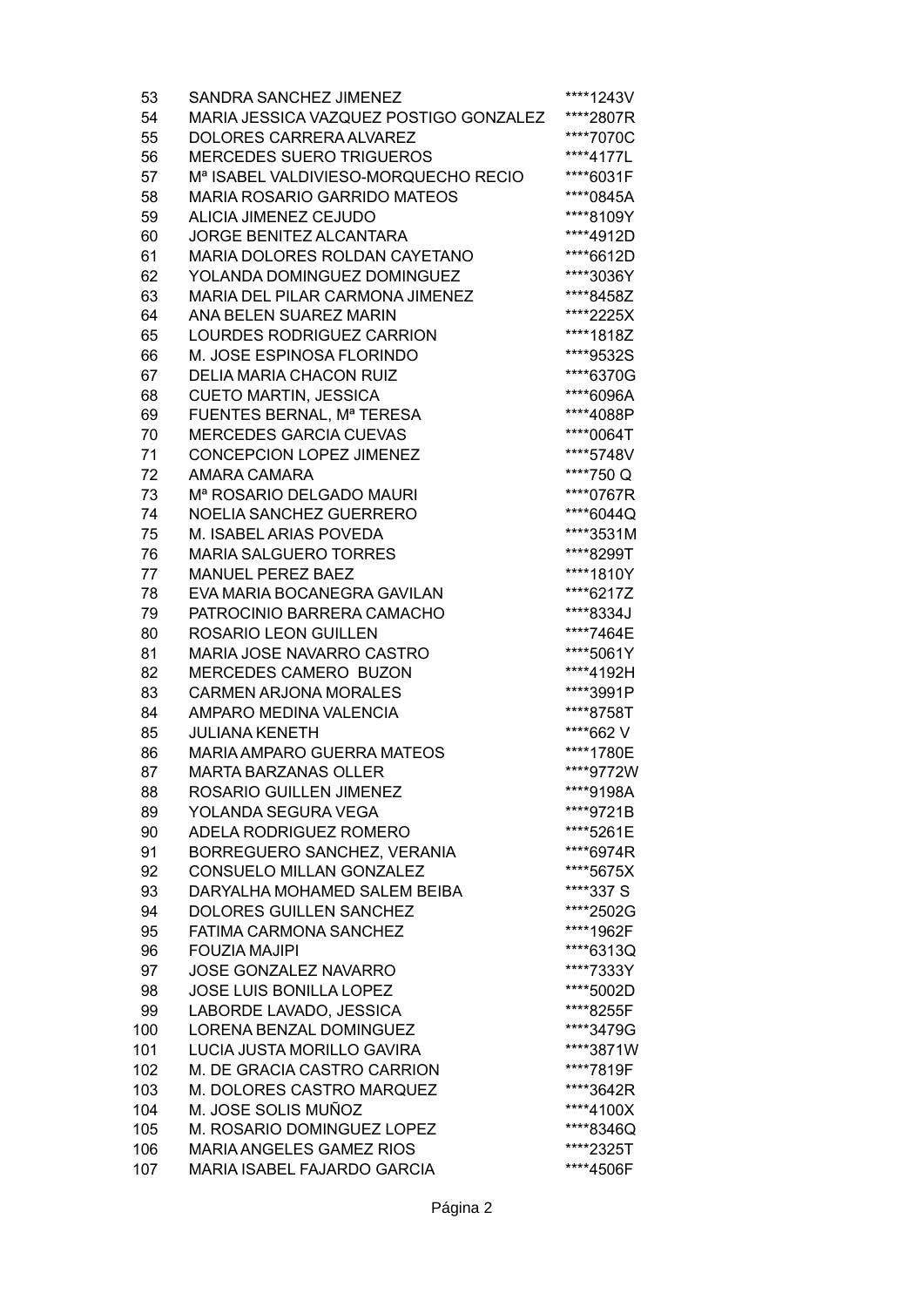| 108 | MARIA JOSE GOMEZ BARRAGAN          | ****1975T |
|-----|------------------------------------|-----------|
| 109 | MARIA VANESA DIAZ AGUADO           | ****0340B |
| 110 | <b>OBDULIA CASTILLA GIL</b>        | ****8630D |
| 111 | ROSARIO LIBERTAD ROMERO CAMPOS     | ****2313E |
| 112 | ROSEN ASENOV STOICHKOV             | ****114 J |
| 113 | SANDRA MARIN DE SARDI              | ****5282Q |
| 114 | <b>VERONICA NORIEGA PAVON</b>      | ****0871B |
| 115 | ANA MARIA ESPINOSA FLORINDO        | ****9531Z |
| 116 | AGUSTINA DOLORES CARRION DOMINGUEZ | ****9922V |
| 117 | <b>SARA DOMINGUEZ RIOS</b>         | ****9155D |
|     |                                    |           |
| 118 | MARIA JESUS NAVARRO ORTEGA         | ****3644X |
| 119 | M. NIEVES ASENCIO DIAZ             | ****6138G |
| 120 | RAQUEL LARA BARRAL                 | ****9533Q |
| 121 | RAFAEL JIMENEZ MORENTE             | ****4371M |
| 122 | <b>EUGENIA MIRON</b>               | ****2644D |
| 123 | ROCIO DEL ALBA PIÑA VIDAL          | ****4324Z |
| 124 | <b>SANDRA REYES MARIN</b>          | ****5473W |
| 125 | <b>JUANA SOSA LEON</b>             | ****8653K |
| 126 | <b>JUANA SANCHEZ BUENO</b>         | ****2436J |
| 127 | LUZ MARINA RIOS SANCHEZ            | ****2883Z |
| 128 | MARTIN ANGULO, Mª ISABEL           | ****2507M |
| 129 | VICTORIA EUGENIA CARRION CARDOSO   | ****3981X |
| 130 | M. DE LAS NIEVES GARCIA CARRION    | ****2861E |
| 131 | MARIA LUISA LOPEZ GARCIA           | ****2732L |
| 132 | PETYA ENCHEVA PETROVA              | ****952 Y |
| 133 | MARIA AZUCENA MORENO TALAVERA      | ****2055W |
| 134 | ANA MARTIN CADENAS                 | ****8295C |
| 135 | ALICIA GARCIA SANCHEZ              | ****3672S |
| 136 | MARTA JIMENEZ NAVARRO              | ****4337Y |
| 137 | <b>DOUNIA HATTABI</b>              | ****1693C |
| 138 | <b>JOAQUIN CORTES ROMAN</b>        | ****8144Q |
| 139 | M. JOSE CARMONA JIMENEZ            | ****0668V |
| 140 | <b>NORA BIDAOUI PINTO</b>          | ****7202S |
| 141 | SONIA ORTEGA LOPEZ                 | ****6540Y |
|     | ANABEL SOJO SABORIDO               | ****2656S |
| 142 |                                    |           |
| 143 | M. CRISTINA JIMENEZ MARIN          | ****3548B |
| 144 | <b>JUANA GUERRERO LEON</b>         | ****1523M |
| 145 | <b>CAROLINA LORA MIGENS</b>        | ****8470Q |
| 146 | <b>ANTONIO MACIAS LARA</b>         | ****1127A |
| 147 | ESPERANZA REINA PELAEZ             | ****2799D |
| 148 | ESPERANZA RUIZ GUERRERO            | ****8835P |
| 149 | HUERTAS DORADO, ARACELI            | ****5563B |
| 150 | MARIN FERNANDEZ, ADAN              | ****8433C |
| 151 | INMACULADA SANCHEZ VIZUETE         | ****4983Z |
| 152 | MARIA FIGUEROA PEÑA                | ****1900G |
| 153 | RUIZ RODRIGUEZ, MARIA ROSA         | ****5925D |
| 154 | GONZALEZ MUÑOZ VANESSA             | ****4220C |
| 155 | <b>JUAN CARLOS GARCIA CARRION</b>  | ****5036G |
| 156 | MACHUCA RODRIGUEZ, JESSICA         | ****8908H |
| 157 | MIKE OMOROGBEE EDOGIAWERIE         | ****3367Z |
| 158 | YOLANDA CAMPOS MOLDE               | ****4259H |
| 159 | MARIA CARMEN CARRION DOMINGUEZ     | ****9648F |
| 160 | SANCHEZ ORTEGA, Mª CARMEN          | ****3846R |
| 161 | <b>JESUS JIMENEZ MORALES</b>       | ****2870B |
| 162 | JIMENEZ GALLARDO, LUCRECIA         | ****8952J |
|     |                                    |           |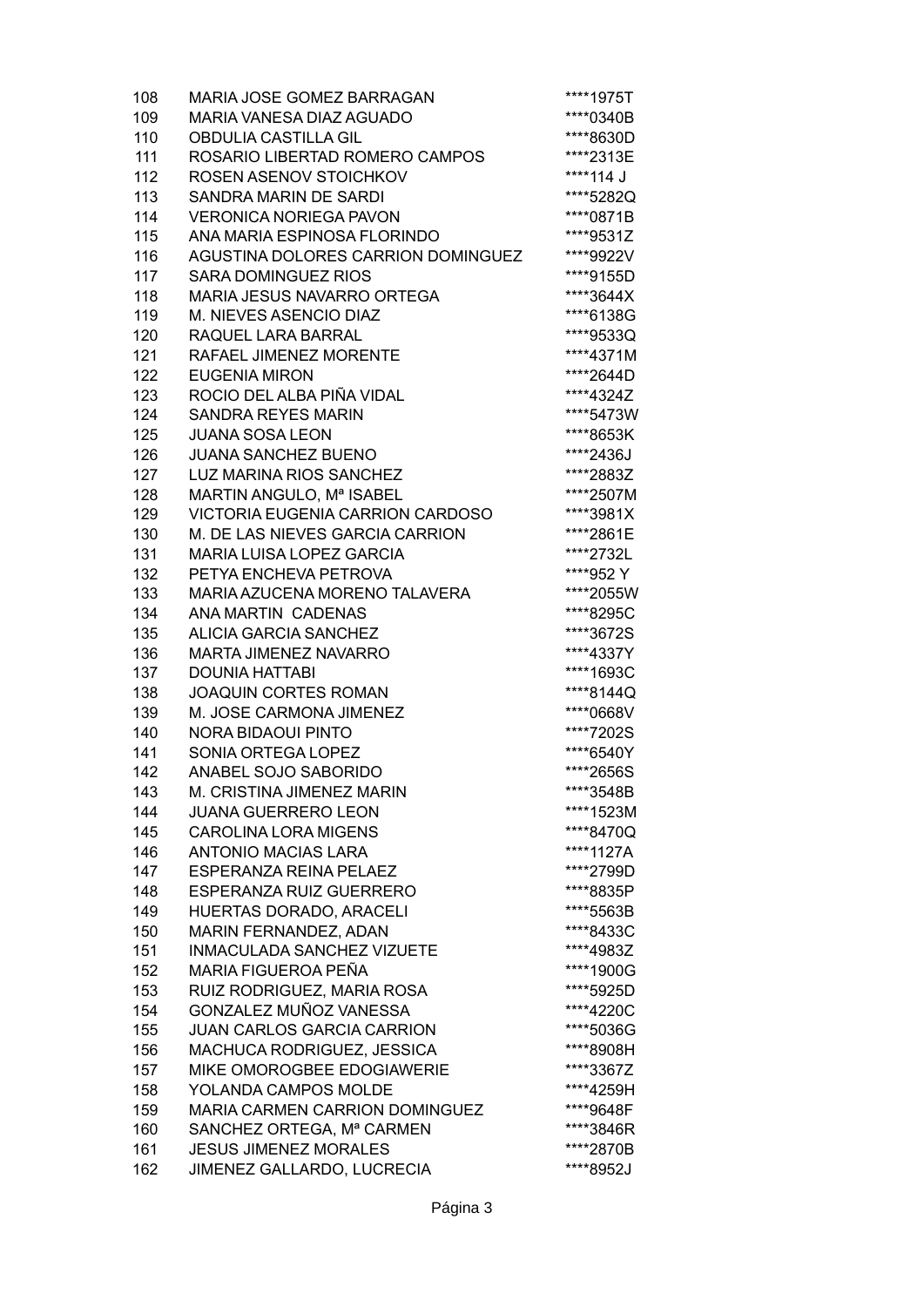| 163 | LUZ MARIA ALCAIDE DOMINGUEZ              | ****9289W |
|-----|------------------------------------------|-----------|
| 164 | ESTEFANIA SERRANO AGUILAR                | ****2826H |
| 165 | M. CARMEN GONZALEZ GUILLEN               | ****7042C |
| 166 | DEBORA ALVAREZ CANO                      | ****0309T |
| 167 | REMEDIOS DOMINGUEZ ARIAS                 | ****7439C |
| 168 | ROCIO LOPEZ ARIZA                        | ****8427K |
| 169 | ANA BELEN ALGABA CARRION                 | ****6253Q |
| 170 | M. ANGELES GONZALEZ ANTUNEZ              | ****3163H |
| 171 | MARIA JOSE CARABALLO GALLEGO             | ****5631C |
| 172 | <b>GLORIA PRIETO DOMINGUEZ</b>           | ****4317D |
| 173 | M. DEL PILAR MIRANDA SANCHEZ             | ****5065X |
| 174 | <b>TAMARA EXPOSITO ROJAS</b>             | ****4505S |
| 175 | <b>SONIA LEON MORALES</b>                | ****7320G |
| 176 | SUSANA SERRANO CARRASCO                  | ****5825B |
| 177 | M. DOLORES NAVARRO NAVARRO               | ****7302K |
| 178 | ANGELES ROSA PALACIOS                    | ****2173E |
| 179 | <b>GLORIA MONGE GARCIA</b>               | ****2514A |
| 180 | M. DEL MAR CAPITA LOPEZ                  | ****8744W |
| 181 | ROCIO RIVAS RODRIGUEZ                    | ****8401W |
| 182 | MORENO PEREZ, NATIVIDAD                  | ****3625E |
| 183 | <b>TANIA POZAS RODRIGUEZ</b>             | ****5615P |
| 184 | M. CARMEN RODRIGUEZ SOSA                 | ****2557E |
| 185 | JIMENEZ COPETE, MERCEDES                 | ****8862N |
| 186 | M. DEL CARMEN RODRIGUEZ NAVARRO          | ****3551D |
| 187 | MANUEL MADROÑAL RODRIGUEZ                |           |
|     | MANUEL SERRANO AGUILAR                   | ****8689T |
| 188 |                                          | ****2827L |
| 189 | <b>CRISTINA FLORINDO GUILLEN</b>         | ****9452G |
| 190 | <b>GUADALUPE GALLEGO RIOS</b>            | ****7364Z |
| 191 | LIDIA JIMENEZ GALOCHA                    | ****2768K |
| 192 | M. CARMEN MATEOS JARILLO                 | ****7006L |
| 193 | PAULA ESCRIBANO LOPEZ                    | ****4959N |
| 194 | ROCIO MARTINEZ PACHECO                   | ****3810B |
| 195 | YOHANA DOMENECH ZABALA                   | ****1111J |
| 196 | <b>IVAN PEREZ TRIGUEROS</b>              | ****1285H |
| 197 | LIDIA VAZQUEZ LOPEZ                      | ****3175F |
| 198 | PAULA GARCIA SANCHEZ                     | ****7416J |
| 199 | ROSARIO RODRIGUEZ MORENO                 | ****9271C |
| 200 | <b>TERESA BAUTISTA GARCIA</b>            | ****1922A |
| 201 | <b>ZOILA GUILLEN CARRION</b>             | ****1759R |
| 202 | <b>CARMEN DOMINGUEZ PEDROSA</b>          | ****0121F |
| 203 | <b>ISABEL M<sup>ª</sup> MORENO PEREZ</b> | ****1177T |
| 204 | M. DEL CARMEN CERPA GARCIA               | ****6069J |
| 205 | <b>MIRIAM PARRA GARCIA</b>               | ****4683N |
| 206 | <b>FRANCISCO MANUEL CERPA GARCIA</b>     | ****6068N |
| 207 | ABRAHAM SICARDO RAYA                     | ****5470E |
| 208 | ALBA ROCIO DEL RIO GARCIA                | ****4501B |
| 209 | ALBERTO SANCHEZ CARRION                  | ****4666C |
| 210 | ALEXANDER LABRADOR SEGURA                | ****7725Q |
| 211 | ANA MARIA PEREZ CARRION                  | ****6922W |
| 212 | ANA ROSA GALVAN ESCUDERO                 | ****1361R |
| 213 | <b>ANDREA GARCIA DIAZ</b>                | ****4642W |
| 214 | ANDRES JESUS SANCHEZ RODRIGUEZ           | ****1960B |
| 215 | ARIANA CLAVERO RODRIGUEZ                 | ****8532G |
| 216 | AUDREY AMPARO SANTA VARGAS               | ****3285G |
| 217 | <b>AURORA GUERRA BALLESTEROS</b>         | ****7578Q |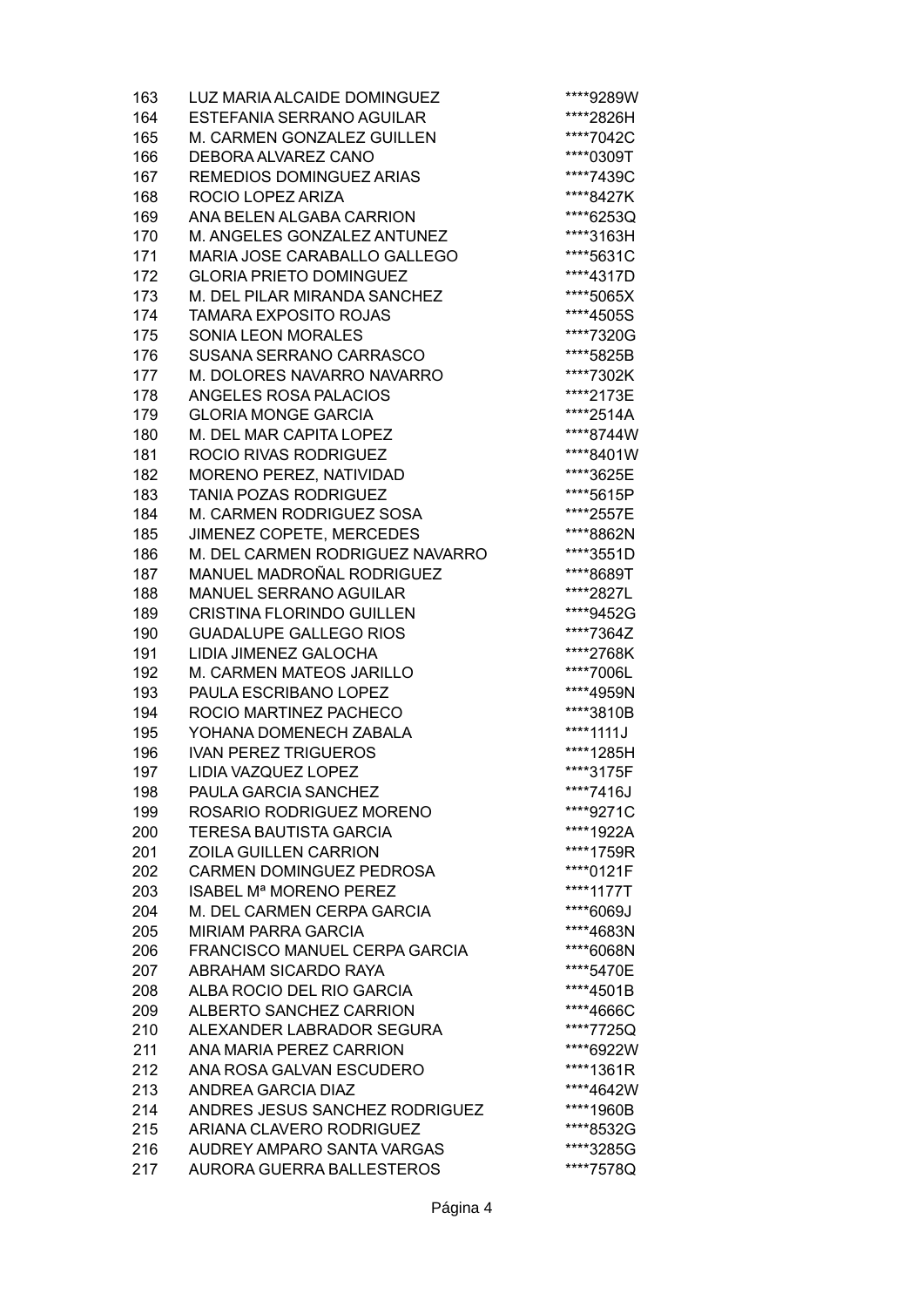| 218        | <b>BEATRIZ SORIA MERINO</b>         | ****5820E |
|------------|-------------------------------------|-----------|
| 219        | <b>BORREGUERO GONZALEZ, JESUS</b>   | ****4415C |
| 220        | CAÑAL LORA, FERNANDO                | ****5561N |
| 221        | CONSOLACION GONZALEZ RODRIGUEZ      | ****1992C |
| 222        | <b>CRISTINA ROLDAN ALMAGRO</b>      | ****4418W |
| 223        | CRISTINA VAZQUEZ-POSTIGO GONZALEZ   | ****1826F |
| 224        | <b>CRISTO SICARDO RAYA</b>          | ****6081F |
| 225        | DANIEL MUÑOZ SERRANO                | ****1349S |
| 226        | DAVID MARTIN NAVARRO                | ****2806T |
| 227        | DEL POZO ESPINO, TATIANA            | ****9044S |
| 228        | DOLORES RODRIGUEZ GONZALEZ          | ****0370T |
| 229        | ELENA NAVARRO LOPEZ                 | ****3159Z |
| 230        | ESPERANZA PULIDO AMADOR             | ****5340X |
| 231        | ESTEFANIA BONILLA SOSA              | ****5522T |
| 232        | <b>ESTRELLA CHITO GUILLEN</b>       | ****5648B |
| 233        | FRANCISCO ANGEL LAGUNA DELGADO      | ****9794R |
| 234        | <b>FRANCISCO JESUS REINA BENITO</b> | ****5459E |
| 235        | <b>GOMEZ SUAREZ, NOELIA</b>         | ****2245N |
| 236        | GONZALEZ CRESPO, DAVID              | ****3870G |
| 237        | <b>GUERRERO LEON, LUCIA</b>         | ****4396R |
| 238        | <b>INMACULADA BUSTOS CADENAS</b>    | ****4082B |
| 239        | INMACULADA CON LOZANO GUTIERREZ     | ****1540S |
| 240        | <b>ISMAEL SERRANO AGUILAR</b>       | ****1615B |
| 241        | <b>JAVIER ROMERO SANCHEZ</b>        | ****2897V |
| 242        | JENIFER DEL TORO SOTOMAYOR          | ****6418F |
| 243        | JIMENEZ GARCIA, FCO. JAVIER         | ****8435E |
| 244        | JIMENEZ PEREZ, Mª DOLORES           | ****6846B |
| 245        | JIMENEZ TORVISCO, ROCIO             | ****4845S |
| 246        | JORGE BENITEZ LAGUNA                | ****2880A |
| 247        | JOSE ANTONIO NUÑEZ LOPEZ            | ****9910W |
| 248        | JOSE JONATAN CABAÑAS MARTINEZ       | ****1878J |
| 249        | JOSE MANUEL BENITEZ PRIETO          | ****4106X |
| 250        | JOSE MANUEL SOTO RODRIGUEZ          | ****0946R |
| 251        | JOSE MIGUEL SANCHEZ CARDOSO         | ****4016N |
| 252        | <b>JOSEFA GARCIA JIMENEZ</b>        | ****6171S |
|            | JOSEFA MUÑOZ BENITEZ                |           |
| 253<br>254 | <b>JUAN ANDRES LOPEZ BENITEZ</b>    | ****9684C |
|            | <b>JUAN CARLOS MORALES ROLDAN</b>   | ****5180A |
| 255        |                                     | ****9415B |
| 256        | JUAN EZEQUIEL SALGUERO CRUZ         | ****4239S |
| 257        | JUAN MANUEL JIMENEZ MADIEDO         | ****9675P |
| 258        | <b>JULIANA ALVAREZ ARROYO</b>       | ****9280R |
| 259        | LEON ALGABA, LORENA                 | ****2885M |
| 260        | LHICHOU BOULAICH, KHADIJA           | ****4119K |
| 261        | <b>LIDIA RODRIGUEZ REGINFO</b>      | ****5202X |
| 262        | LLORCA IÑIGUEZ, REMEDIOS            | ****1071J |
| 263        | <b>LORENA MATEOS JIMENEZ</b>        | ****9378E |
| 264        | M. ANGELES SOSA PERALTA             | ****3236Q |
| 265        | M. BELEN JIMENEZ SANCHEZ            | ****7161L |
| 266        | M. CARMEN BONILLA RODRIGUEZ         | ****9639F |
| 267        | M. DEL AGUILA GONZALEZ GUERRERO     | ****3227J |
| 268        | M. DEL CARMEN ESCRIBANO CARRION     | ****0278W |
| 269        | M. JOSE GONZALEZ ALGABA             | ****0817X |
| 270        | M. JOSE LOZANO GUTIERREZ            | ****1541Q |
| 271        | <b>MANUEL PEÑA TRIGUEROS</b>        | ****4197H |
| 272        | <b>MARIA GALOCHA SOSA</b>           | ****9576J |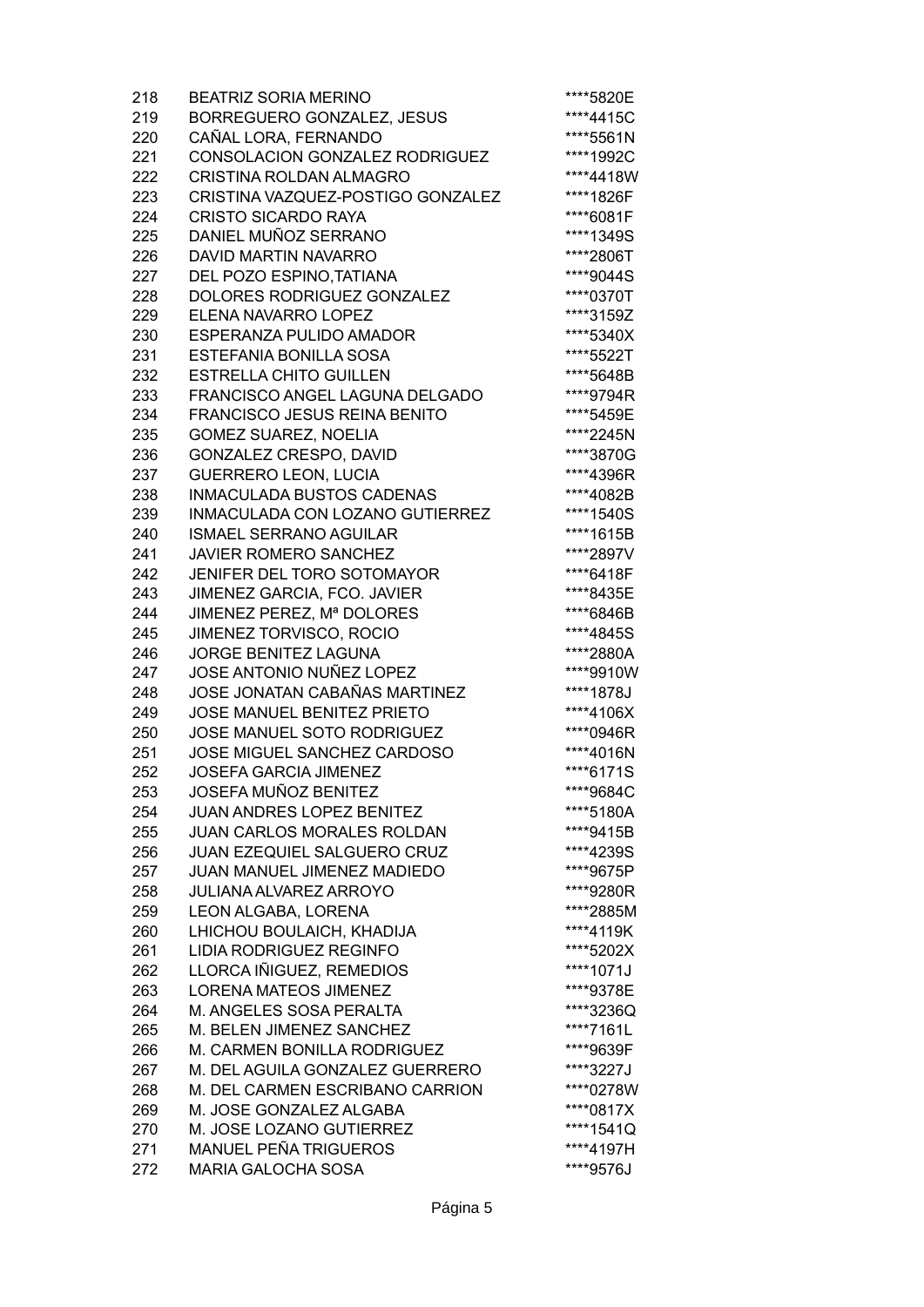| 273 | <b>MARIA ROMAN JIMENEZ</b>           | ****4251L |
|-----|--------------------------------------|-----------|
| 274 | MARTA DEL CARMEN FALCON MUÑOZ        | ****9864V |
| 275 | <b>MERCEDES ARMARIO PALMERO</b>      | ****5278Q |
| 276 | MIGUEL ANGEL UREÑA LEON              | ****2682F |
| 277 | <b>MIRELA STEFAN EREMIA</b>          | ****3342S |
| 278 | MIREYA GARCIA ARROYO                 | ****5480D |
| 279 | <b>MIRIAM BLASA DIAZ</b>             | ****0337R |
| 280 | M <sup>a</sup> JESUS GARCIA GARCIA   | ****3029Z |
| 281 | M <sup>a</sup> JOSE MIRANDA CASTRO   | ****3071M |
| 282 | NAZARETH GUTIERREZ SANCHEZ           | ****2156T |
| 283 | <b>NOELIA DOMINGUEZ GUILLEN</b>      | ****4268J |
| 284 | <b>NURIA POSTIGO ARRAZ</b>           | ****7961Y |
| 285 | <b>OLIVER RIOS RAMOS</b>             | ****6157T |
|     |                                      |           |
| 286 | PILAR FLORINDO PERNIA                | ****3970C |
| 287 | REYES SANCHEZ, Mª DEL CARMEN         | ****8228L |
| 288 | ROCIO DEL CARMEN SICARDO RAYA        | ****5471T |
| 289 | RODRIGUEZ DIAZ, LUZ Mª               | ****7960T |
| 290 | ROMERO BAÑEZ, SUSANA                 | ****3181G |
| 291 | ROSARIO LOURDES SOSA ASENCIO         | ****3120T |
| 292 | SANDRA JIMENEZ FERNANDEZ             | ****3372C |
| 293 | <b>SANDRA PEREZ RIOS</b>             | ****0865Z |
| 294 | SOFIA LOPEZ GARCIA                   | ****2733C |
| 295 | SOLEDAD MORENTE GUTIERREZ            | ****3139V |
| 296 | SONIA DOMINGUEZ OLIVENCIA            | ****8688A |
| 297 | SOSA ORTIZ, MANUEL                   | ****9837H |
| 298 | SUSANA MORALES RODRIGUEZ             | ****3651L |
| 299 | <b>VICTORIA NAVARRO BONILLA</b>      | ****4621K |
| 300 | <b>VILLALOBOS GUTIERREZ, JENIFER</b> | ****1838K |
| 301 | <b>DAVID CARRION MATEOS</b>          | ****8777E |
| 302 | ROSARIO RIOS ORTEGA                  | ****9154P |
| 303 | <b>MANUELA PORTILLO PEREA</b>        | ****6630Y |
| 304 | EDUVIGIS SOSA ASENCIO                | ****8761Y |
| 305 | JORGE ANTONIO GUILLEN NUÑEZ          | ****5841C |
| 306 | M. CARMEN DUEÑAS BORREGO             | ****8058H |
| 307 | <b>M. ANGELES MARIN RUBIO</b>        | ****9292P |
| 308 | VIRGINIA MUÑOZ JIMENEZ               | ****9103T |
| 309 | <b>JESSICA ROLDAN RIVERO</b>         | ****9854S |
| 310 | <b>MARIA TERESA BAUTISTA BERNAL</b>  | ****3269K |
| 311 | SOSA LEON, ESTEFANIA                 | ****9176H |
| 312 | ANA GURRUCHAGA SURIAN                | ****6318P |
| 313 | MARIA DEL ALCOR LEON VAZQUEZ         | ****7169H |
| 314 | <b>CRISTINA CARDOSO MIRANDA</b>      | ****1229X |
| 315 | ZAIRA MONGE CUBERO                   | ****3157Y |
| 316 | RAQUEL MADROÑAL CARRION              | ****2848L |
| 317 | <b>BENJAMIN GUERRERO LEON</b>        | ****7077D |
| 318 | JOSE LUIS MADROÑAL RODRIGUEZ         | ****9531W |
| 319 | M. DEL PILAR GONZALEZ REYES          | ****3976M |
| 320 | SANDRA MUÑOZ MORALES                 | ****8737Q |
| 321 | <b>ANTONIA MARIA VEGA RUIZ</b>       | ****3802M |
| 322 | FATIMA CHAMORRO ARENAS               | ****3010C |
| 323 | MARIA DEL MAR PEÑA BORREGUERO        | ****7330R |
| 324 | <b>MARIA LUISA BRISSO HUETE</b>      | ****0627E |
| 325 | MARIN ROMERO, JOSEFA                 | ****3260W |
| 326 | REYES RUIZ, RAQUEL                   | ****5472R |
| 327 | INMACULADA GODINO CARDOSO            | ****8227N |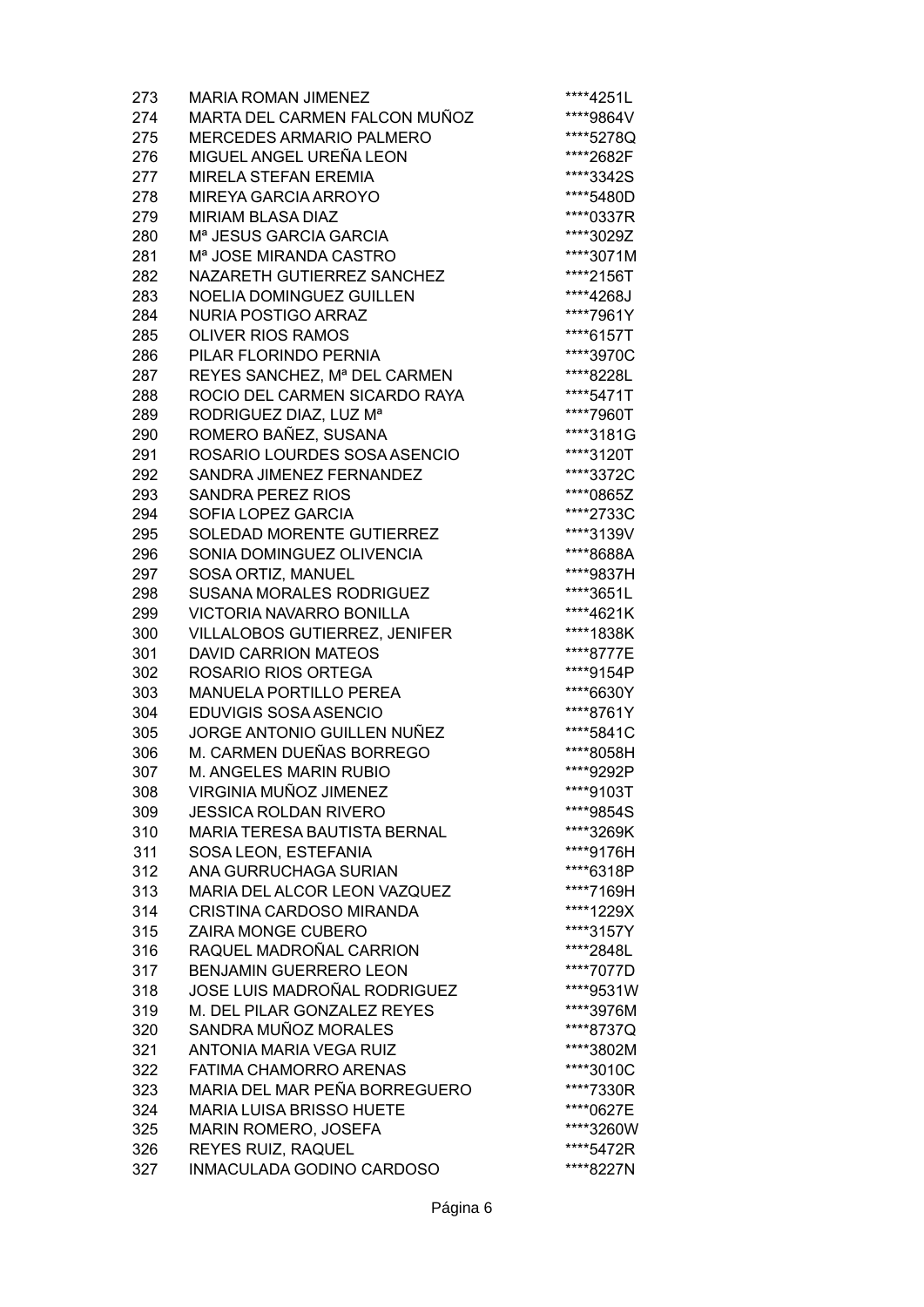| 328        | <b>MARIA ANGELES GANDUL PEREZ</b>                   | ****5410R |
|------------|-----------------------------------------------------|-----------|
| 329        | ANGELA DONOSO GARCIA                                | ****0580K |
| 330        | <b>LUCIA LOPEZ NAVARRO</b>                          | ****9084G |
| 331        | SILVIA LOPEZ JIMENEZ                                | ****1295F |
| 332        | <b>VANESSA GARCIA JIMENEZ</b>                       | ****2886D |
| 333        | CARMEN M. FERNANDEZ CANO                            | ****8928D |
| 334        | MANUELA JIMENEZ MORENO                              | ****6413T |
| 335        | <b>VIKTORIYA ANISIMOVA</b>                          | ****725 F |
| 336        | YOLANDA JIMENEZ GARCIA                              | ****4974C |
| 337        | M.DOLORES GIRALDEZ DUEÑAS                           | ****7687Z |
| 338        | M. DEL CARMEN JIMENEZ REINA                         | ****4971R |
| 339        | <b>ENCARNACION M<sup>ª</sup> PUENTE MARTINEZ</b>    | ****2817R |
| 340        | FELIPE GONZALEZ NUÑEZ                               | ****3868M |
| 341        | GOMEZ ZAPATA, Mª CARMEN                             | ****2454N |
| 342        | <b>JOAQUIN LOPEZ BONILLA</b>                        | ****0071W |
| 343        | JOSE MANUEL JIMENEZ MORALES                         | ****7353A |
| 344        | MARIA ANGELES CRUZ LOPEZ                            | ****7750C |
| 345        | <b>MARIA SANCHEZ NAVARRO</b>                        | ****2787G |
| 346        | PILAR NAVARRO MORENO                                | ****4007X |
| 347        | SANDRA BONILLA FLORINDO                             | ****9534V |
| 348        | <b>JENNIFER MORALES MARIN</b>                       | ****3551D |
| 349        | ROCIO GARCIA TORO                                   | ****7967F |
| 350        | M. DEL CARMEN CRUZ DOMINGUEZ                        | ****5837K |
| 351        | <b>MARTA LOPEZ ORTEGA</b>                           | ****7129G |
| 352        | NOELIA FERNANDEZ PEREZ                              | ****6137R |
| 353        | <b>NOEMI NAVARRETE MARIN</b>                        | ****8607X |
| 354        | SANTIAGO VALLEJO LOPEZ                              | ****0778N |
| 355        | MONICA PEÑA JIMENEZ                                 | ****9026Y |
| 356        | ALEJANDRO GONZALEZ YAMUZA                           | ****5952G |
| 357        | <b>EMILIA LUQUE CARRANZA</b>                        | ****6076T |
| 358        | <b>JUAN CARLOS SOSA LOPEZ</b>                       | ****7740P |
| 359        | Mª JOSE CAÑEDO NAVARRO                              | ****0835M |
| 360        | SOFIA SANCHEZ SEDA                                  | ****2338S |
| 361        | VICTORIA EUGENIA DURAN AGUILAR                      | ****3194J |
| 362        | ANA BELEN MADROÑAL CARRION                          | ****7767D |
| 363        | M. CARMEN SOSA LEON                                 | ****1661H |
| 364        | M. DE LA PAZ GARCIA SANCHEZ                         | ****6524T |
| 365        | ZAKIA MEREZAK MEREZAK                               | ****0681L |
| 366        | <b>ANA VICENTE FENOY</b>                            | ****1356K |
| 367        | CASTRO ANTUNEZ, MYRIAM                              | ****5768T |
| 368        | <b>FATIMA GUTIERREZ BENITEZ</b>                     | ****9510G |
| 369        | <b>JOSE ANTONIO LEON CAPITAS</b>                    | ****5911K |
| 370        | MADROÑAL FERNANDEZ, ISABEL                          | ****6469J |
| 371        | ROSA MARIA MOYANO MARIN                             | ****3719B |
| 372        | <b>ANTONIO TRIGUEROS LAMA</b>                       | ****6936X |
| 373        | MARIA DEL MONTE NAVARRO ORTEGA                      | ****7492W |
| 374        | <b>ISABEL MATEOS DOMINGUEZ</b>                      | ****4027W |
| 375        | <b>SOLEDAD RIOS CRUZ</b>                            | ****7238A |
| 376        | YOLANDA CARRION CARDOSO                             | ****7407B |
|            |                                                     | ****3697X |
| 377<br>378 | MORENO NAVARRO, CARMEN<br>M. DOLORES NAVARRO CASTRO | ****8439L |
| 379        | <b>MARGARITA REYES CARRION CARDOSO</b>              | ****3457F |
| 380        | <b>ISABEL MARIA GUERRERO RODRIGUEZ</b>              | ****3267E |
| 381        | CAROLINA TRIGUERO RODRIGUEZ                         | ****3004F |
|            | M. DOLORES LOPEZ DOMINGUEZ                          | ****4785C |
| 382        |                                                     |           |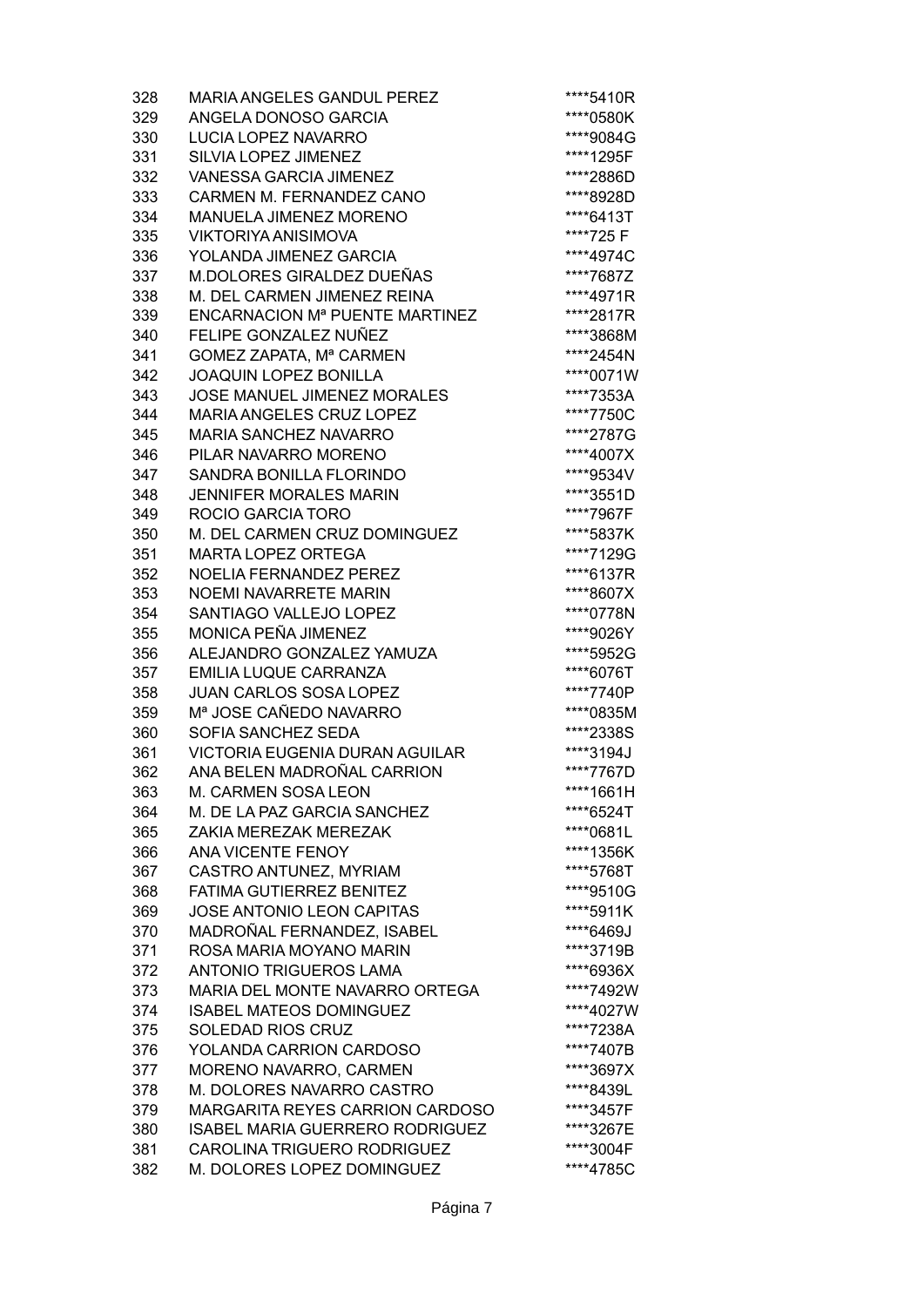| 383 | ROSA MARIA SANTOS SANTOS                  | ****2376T |
|-----|-------------------------------------------|-----------|
| 384 | SONIA FERNANDEZ GONZALEZ                  | ****4427F |
| 385 | EVA MARIA MARIN FERNANDEZ                 | ****1859D |
| 386 | DOLORES PEREZ BALLESTEROS                 | ****8312B |
| 387 | ELOISA ORTEGA LEDESMA                     | ****9205J |
| 388 | ANA MARIA PLANCHUELO PLANCHUELO           | ****471D  |
| 389 | <b>CRISTINA SICARDO PINILLA</b>           | ****8904P |
| 390 | <b>ENCARNACION MARIN JIMENEZ</b>          | ****8483R |
| 391 | <b>ESPERANZA BORREGO ALVAREZ</b>          | ****2809R |
| 392 | FRANCISCA VALENCIA ROMAN                  | ****5006B |
| 393 | <b>JESUS RUIZ GARCIA</b>                  | ****9631S |
| 394 | <b>JUANA SANCHEZ TORRES</b>               | ****8475G |
| 395 | M. MILAGROS MENDEZ GALOCHA                | ****7192A |
| 396 | <b>MARIA PILAR TAGUA MARTINEZ</b>         | ****4251L |
| 397 | MARTINEZ SANCHEZ, Mª MILAGROS             | ****8332T |
| 398 | M <sup>ª</sup> ROSARIO MATEO ROSANO       | ****3600Q |
| 399 | NAVARRO MONTAÑO, ESTRELLA                 | ****8733D |
| 400 | PALOMA LORA MEJIAS                        | ****2485V |
| 401 | <b>REYES SANCHEZ OLIVA</b>                | ****7321V |
| 402 | ROCIO CORDERO MADROÑAL                    | ****6009D |
| 403 | RODRIGUEZ JIMENEZ, FRANCISCO              | ****3106V |
| 404 | M <sup>a</sup> ANGELES LOPEZ LEON         | ****7245X |
| 405 | M. VIRTUDES GONZALEZ IGNACIO              | ****1516K |
| 406 | <b>SILVIA POSTIGO REYES</b>               | ****3511P |
| 407 | CARRION CAZORLA, ROSA Mª                  | ****2458H |
| 408 | M. DEL CARMEN MORALES PEÑA                | ****0045H |
| 409 | ANA BELEN DOMINGUEZ GAVIRA                | ****3037F |
| 410 | M. ANTONIA HIDALGO ZURERA                 | ****5997H |
| 411 | M. LUISA SANABRIA NAVARRO                 | ****9658L |
| 412 | MILAGROS LOPEZ MARIN                      | ****7015K |
| 413 | <b>SUSANA RODRIGUEZ GAMEZ</b>             | ****4978A |
| 414 | ROCIO BENITEZ ROMAN                       | ****4452K |
| 415 | ANGELES NIETO FALCON                      | ****3298M |
| 416 | M. JOSE GAVIRA CARRASCO                   | ****0347H |
| 417 | SARA NOEMI TANGO SAUCEDO                  | ****3251Q |
| 418 | <b>LEONOR HERNANDEZ OLIVA</b>             | ****8860W |
| 419 | M. CARMEN CASTRO ROMERO                   | ****3981F |
|     |                                           |           |
| 420 | <b>MAITE GUTIERREZ ROMERO</b>             | ****8236K |
| 421 | AMPARO SANCHEZ INFANTES                   | ****4469J |
| 422 | <b>CLAUDIO RIOS RAMOS</b>                 | ****8885N |
| 423 | ESTRELLA CASTRO CABELLO                   | ****1537R |
| 424 | <b>ISABEL M<sup>a</sup> ALMENA CASAUT</b> | ****1371N |
| 425 | JOSE MANUEL GARCIA OJEDA                  | ****8233D |
| 426 | JOSE PABLO VASCO ALEXANDRE                | ****0609F |
| 427 | RITA MARIA PINEDA JIMENEZ                 | ****0863N |
| 428 | <b>TOMAS CEJUDO MARIN</b>                 | ****5118S |
| 429 | <b>VIRGINIA MEGIA LUQUE</b>               | ****3341M |
| 430 | ANGELA VALLEJO GUTIERREZ                  | ****9794R |
| 431 | <b>ESTEFANIA RIOS INFANTES</b>            | ****8411K |
| 432 | ELISABET VEGA RUIZ                        | ****3801G |
| 433 | ANGELA MONGE CUBERO                       | ****3156M |
| 434 | RODRIGUEZ RAMIREZ, RAQUEL                 | ****7496L |
| 435 | M. CARMEN CARDOSO ROMERO                  | ****0059J |
| 436 | MERCEDES SANCHEZ ROMERO                   | ****4006D |
| 437 | BEATRIZ ALVAREZ DEL POZO                  | ****6868T |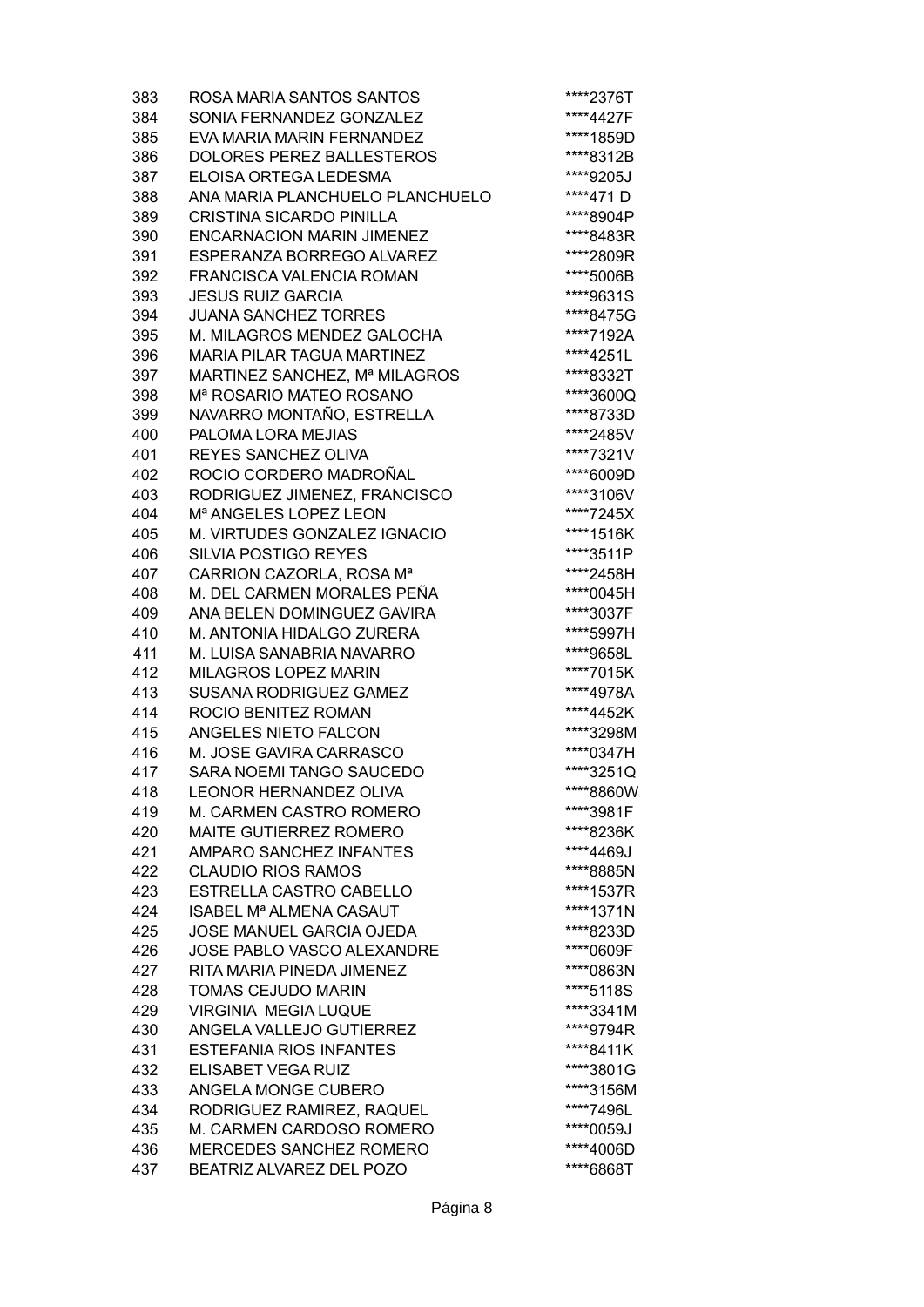| 438 | M. DEL CARMEN BARRERA REINA         | ****9499P |
|-----|-------------------------------------|-----------|
| 439 | ROBLEDO, Mª TERESA                  | ****5505B |
| 440 | M. DOLORES SEDA FLORINDO            | ****4571J |
| 441 | M. CARMEN DONOSO GONZALEZ           | ****0484E |
| 442 | M. ROSARIO GONZALEZ REYES           | ****4322A |
| 443 | MANUEL FLORINDO CAPITAS             | ****8166A |
| 444 | RAQUEL GALLEGO FLORINDO             | ****7797M |
| 445 | RODRIGUEZ GANDARA, Mª TERESA        | ****0206L |
| 446 | NAVARRO GONZALEZ, FLOR              | ****6475X |
| 447 | ROCIO GONZALEZ SANTOS               | ****3277B |
| 448 | M. DOLORES CRUZ SUAREZ              | ****0820S |
| 449 | ANA MARIA ORTIZ GUILLEN             | ****8144F |
| 450 | ANA BELEN GONZALEZ ORTEGA           | ****6811P |
| 451 | <b>MARIA REYES RIOS SANCHEZ</b>     | ****9743M |
| 452 | MARIA DEL MAR PAZOS LOBATO          | ****7209H |
| 453 | <b>MACARENA LEON BRAVO</b>          | ****5533H |
| 454 | RODRIGUEZ RODRIGUEZ, Mª JOSE        | ****0485F |
| 455 | M. JOSE NAVARRO ORTEGA              | ****7398W |
| 456 | CONCEPCION ESTRADA RODRIGUEZ        | ****3674C |
|     |                                     |           |
| 457 | <b>ISABEL MARIA MORENO FLORINDO</b> | ****8853Z |
| 458 | NAVARRO LOPEZ, LAURA                | ****6187P |
| 459 | M. ANGELES JIMENEZ GALLARDO         | ****2342S |
| 460 | NAVARRO LOPEZ, Mª CARMEN            | ****8464Q |
| 461 | AGUAS SANTAS JIMENEZ AGUERA         | ****3845Y |
| 462 | <b>ISABEL ALGABA BALLESTEROS</b>    | ****0715F |
| 463 | M. DOLORES GARCIA CUEVAS            | ****7456Z |
| 464 | M. LETICIA MATEOS MADROÑAL          | ****8267Y |
| 465 | <b>MONICA SANCHEZ MARTINEZ</b>      | ****2016P |
| 466 | YOLANDA BOZA GONZALEZ               | ****9715F |
| 467 | BENITEZ CRESPO, Mª DEL CARMEN       | ****3630G |
| 468 | <b>JESICA RODRIGUEZ ALCANTARA</b>   | ****0174X |
| 469 | M. DOLORES JIMENEZ JIMENEZ          | ****0780A |
| 470 | M. JOSE NAVARRO FLORINDO            | ****1446W |
| 471 | ROCIO BAREA TRONCOSO                | ****5301Q |
| 472 | M. DOLORES MARIN ALBA               | ****7444C |
| 473 | M. DEL CARMEN DONOSO GARCIA         | ****0579C |
| 474 | SANDRA NAVARRO DOMINGUEZ            | ****3020F |
| 475 | ANA ZAMORANO ARROYO                 | ****7939X |
| 476 | ARANCHA GUERRERO CRUZ               | ****9722A |
| 477 | CHAGAS PEREIRA, CASSIANA DOCARMO    | ****7282J |
| 478 | CLARA MARIA OCAÑA MARTIN            | ****5138H |
| 479 | <b>DIONISIA FALCON FALCON</b>       | ****4940Z |
| 480 | <b>ESTRELLA JIMENEZ GUILLEN</b>     | ****5310W |
| 481 | <b>GAMEZ DOMINGUEZ, NAILA</b>       | ****7133P |
| 482 | GARCIA CABEZA, Mª ISABEL            | ****8496R |
| 483 | GONZALEZ ORTEGA, ESPERANZA MACARENA | ****6567M |
| 484 | <b>INES MARIA RODRIGUEZ NAVARRO</b> | ****2950Y |
| 485 | <b>MANUEL GOMEZ RIOS</b>            | ****5465V |
| 486 | <b>MARIA ARIZA ROSALES</b>          | ****4606Y |
| 487 | <b>NEREA VERA GARCIA</b>            | ****5524D |
| 488 | PATRICIA GONZALEZ GOMEZ             | ****4621L |
| 489 | RAQUEL RODRIGUEZ MATEOS             | ****5052C |
| 490 | SARA JIMENEZ ORTEGA                 | ****1340N |
| 491 | <b>TAMARA TORRES SUAREZ</b>         | ****4907N |
| 492 | <b>LIDIA AGUILAR POSTIGO</b>        | ****1182M |
|     |                                     |           |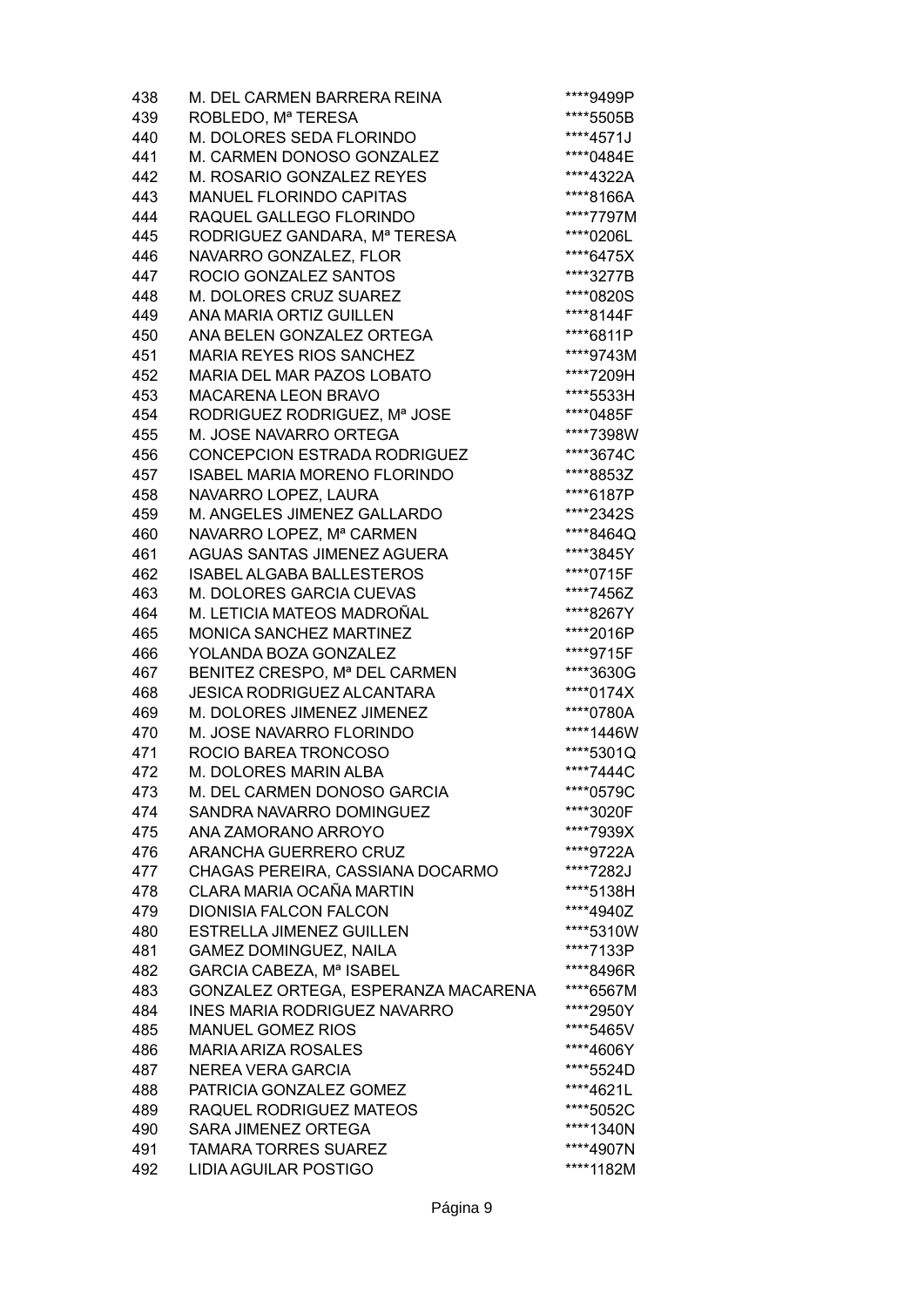| 493 | <b>MARIA ANGELES PERALTA MORALES</b>     | ****1075E |
|-----|------------------------------------------|-----------|
| 494 | RODRIGUEZ DOMINGUEZ, SUSANA              | ****2851N |
| 495 | SANCHEZ GONZALEZ, SARA ISABEL            | ****0233A |
| 496 | FLORENTINA MARIN PEÑA                    | ****1207Q |
| 497 | GOMEZ ROLDAN, EVA MARIA                  | ****9021K |
| 498 | M. DEL MAR ROLDAN RIVERO                 | ****0696E |
| 499 | <b>ELISABET RIOS SANCHEZ</b>             | ****2878D |
| 500 | M. ANGELES GUERRERO FLORES               | ****1069X |
| 501 | <b>BELINDA RUINERVO ROMERO</b>           | ****5227G |
|     | <b>LORENA CAMPOS CARMENES</b>            | ****6001R |
| 502 |                                          |           |
| 503 | M. LUISA CAMPOS CARMENES                 | ****6002W |
| 504 | M. ROSARIO ANTUNEZ RODRIGUEZ             | ****1923G |
| 505 | <b>IRENE CHACON ADAME</b>                | ****3549V |
| 506 | ALGABA GIL, MANUELA                      | ****8747H |
| 507 | <b>ROSARIO REYES MORALES</b>             | ****3166C |
| 508 | M <sup>a</sup> DEL CARMEN ORTEGA CARRION | ****1979Y |
| 509 | <b>GLORIA DOMINGUEZ MARTIN</b>           | ****4417R |
| 510 | M. ANGELES JIMENEZ ALCALA                | ****3091S |
| 511 | <b>MARIA CARMEN LEON JIMENEZ</b>         | ****6797P |
| 512 | M. ROCIO LEON SEDA                       | ****9297R |
| 513 | <b>TAMARA MORENO CRUZ</b>                | ****6010X |
| 514 | M. JOSE GARCIA ACACIO                    | ****2859A |
| 515 | <b>MARGARITA ROMERO GARCIA</b>           | ****9982P |
| 516 | <b>TAMARA NAVARRETE MARIN</b>            | ****8606D |
| 517 | ANA MARIA MIRANDA BARCO                  | ****5473X |
| 518 | ARMANDO JESUS SICARDO RAYA               | ****6082P |
| 519 | CALERO MENA, DOLORES                     | ****4934E |
| 520 | ELOISA BENITEZ SANCHEZ                   | ****7279K |
| 521 | HAYAT EL MOUTAQUI MAJIDI                 | ****8593M |
| 522 | <b>JESUS MOYANO MARIN</b>                | ****3720N |
| 523 | <b>JUAN ANTONIO CERPA GARCIA</b>         | ****6070Z |
| 524 | JUAN CARLOS GONZALEZ SANCHEZ             | ****1764Q |
| 525 | <b>JUAN SALGUERO TORRES</b>              | ****6020R |
| 526 | <b>LORENA GARCIA GALVAN</b>              | ****1919B |
| 527 | M <sup>a</sup> JESUS CRUZ CARRILLO       | ****9501F |
| 528 | RUIZ ALMENDRAL, FRANCISCO MANUEL         | ****9426R |
| 529 | SONIA DIAZ PERNIA                        | ****3701Q |
| 530 | YOLANDA DOMINGUEZ GAVIRA                 | ****7921M |
| 531 | ABATE MARTINEZ, MELISSA JOHANNA          | ****5729R |
| 532 | LOPEZ DOMINGUEZ, ELISA ISABEL            | ****1903F |
| 533 | <b>MAME MAREME FALL</b>                  | ****345 J |
| 534 | <b>JORGINA GOMEZ PEREZ</b>               | ****7842S |
| 535 | <b>AGUSTIN MARTIN NAVARRO</b>            | ****2805E |
| 536 | BEATRIZ VAZQUEZ MARIN                    | ****9388F |
| 537 | <b>ELISA MARIN CARRION</b>               | ****8864V |
| 538 | <b>GLORIA MARIETA ZAPATA PACHECO</b>     | ****6839X |
| 539 | <b>JOSE ANTONIO FALCON FALCON</b>        | ****0172T |
| 540 | JOSE ANTONIO MARIN REINA                 | ****7346Z |
| 541 | <b>JULIO ROMERO PEÑA</b>                 | ****4363R |
| 542 | M. JOSE DOMINGUEZ MAURI                  | ****2858L |
| 543 | ROSA MARIA BONILLA RODRIGUEZ             | ****1869L |
| 544 | ROSALIA SANCHEZ OLIVA                    | ****6296W |
| 545 | <b>JAVIER ALVAREZ LEON</b>               | ****7479D |
| 546 | MARIA ANGELES MORALES ORTEGA             | ****7607E |
| 547 | M. REYES GARCIA GARRIDO                  | ****7791S |
|     |                                          |           |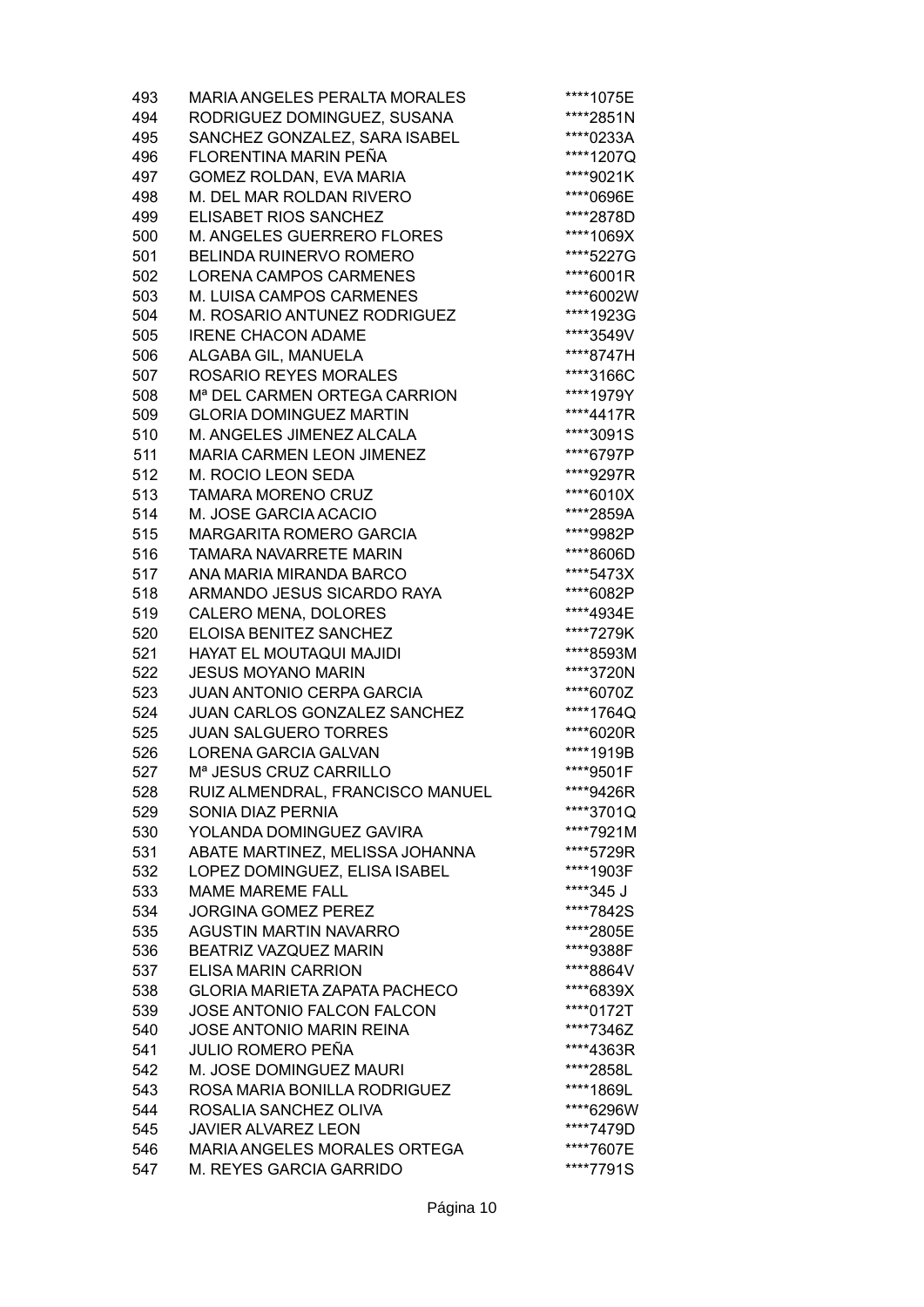| 548        | FERNANDO GARCIA DOÑA                                            | ****9386R |
|------------|-----------------------------------------------------------------|-----------|
| 549        | SUSANA RODRIGUEZ PEÑA                                           | ****1665E |
| 550        | <b>AMPARO AGUILAR MORENO</b>                                    | ****2096E |
| 551        | Mª JOSEFA GARCIA CARRION                                        | ****5938W |
| 552        | MARIA MERCEDES MARTINEZ RODRIGUEZ                               | ****7251Q |
| 553        | SARA ISABEL DOMINGUEZ ALBA                                      | ****8031C |
| 554        | MARIA DE GRACIA RIVAS VILLANUEVA                                | ****4384A |
| 555        | MANUEL JESUS GONZALEZ JIMENEZ                                   | ****3027N |
| 556        | SETEFILLA GOMEZ RAMOS                                           | ****8811T |
| 557        | M. JOSE RODRIGUEZ VALLEJO                                       | ****6786Y |
| 558        | RAFAELA SERRANO CARRASCO                                        | ****8717G |
| 559        | ANA MARIA MENDEZ FERNANDEZ                                      | ****4517M |
| 560        | MARIA JOSE NAVAJA MALDONADO                                     | ****1356J |
| 561        | ALDOSA PIÑERO, LAURA                                            | ****0219D |
| 562        | VALDELLOS BARRERA, SUSANA                                       | ****4771B |
| 563        | CARMEN MARIA VARGAS CUBERO                                      | ****0437E |
| 564        | FERNANDEZ MARIN, VIRGINIA                                       | ****0399L |
| 565        | <b>MARIA DOLORES FERNANDEZ ACOSTA</b>                           | ****2221D |
| 566        | MARIA JOSE CEPERO JIMENEZ                                       | ****0197C |
| 567        | <b>AMALIA VALLE PARRILLA</b>                                    | ****9298D |
| 568        | M. DE GRACIA MATEOS GARCIA                                      | ****6355P |
| 569        | ROSARIO GUILLEN NAVARRO                                         | ****9054B |
| 570        | ANGELES ROMERO GALLARDO                                         | ****1538J |
| 571        | DOMINGUEZ LOPEZ, MONSERRAT                                      | ****5428P |
| 572        | M. CARMEN MOJARRO ORTEGA                                        | ****9112N |
| 573        | M. DOLORES DIAZ MEDIO                                           | ****7505C |
| 574        | M. ROSARIO SALGUERO MORALES                                     | ****9851M |
| 575        | MARIA ISABEL ESCOT GOMEZ                                        | ****5802E |
| 576        | <b>FERNANDO RIVERA ROLDAN</b>                                   | ****6311W |
| 577        | <b>GARCIA MORALES, VIRGINIA</b>                                 | ****3330H |
| 578        | <b>GENARO TIRADO MORALES</b>                                    | ****3967W |
| 579        | GONZALEZ GUERRA, Mª CARMEN                                      | ****8861X |
| 580        | JARAMILLO TROYA, MARIA                                          | ****0724D |
| 581        | M. CARMEN ROMERO FUERTE                                         | ****2532Q |
| 582        | M. ENCARNACION GARCIA GUILLEN                                   | ****3911D |
|            |                                                                 |           |
| 583<br>584 | MARIA CARMEN ROMERO FLORIDO<br><b>MARIA JESUS JIMENEZ PEREZ</b> | ****7646S |
|            |                                                                 | ****7094P |
| 585        | MARIA JOSE SANCHEZ JIMENEZ                                      | ****3234P |
| 586        | ROLDAN DOMINGUEZ, LAURA                                         | ****6166A |
| 587        | SANCHEZ MERINO, VIRGINIA                                        | ****1697Q |
| 588        | <b>ANTONIA ARROYO LOPEZ</b>                                     | ****5547X |
| 589        | <b>DOLORES PLATA RODRIGUEZ</b>                                  | ****7500J |
| 590        | HERRERA JIMENEZ, Mª SUSANA                                      | ****2157T |
| 591        | MILAGROSA BARROSO RODRIGUEZ                                     | ****2960A |
| 592        | PASTORA ARRAZ LOPEZ                                             | ****6949X |
| 593        | <b>ANTONIA FERNANDEZ MORALES</b>                                | ****7449F |
| 594        | DIAZ CRUZ, SILVIA                                               | ****4069L |
| 595        | M. DEL CARMEN ARIZA RUIZ                                        | ****2933N |
| 596        | ROSARIO BONILLA MARIN                                           | ****0569E |
| 597        | MARIA SOLEDAD JIMENEZ MUÑOZ                                     | ****5046Z |
| 598        | SORAYA VAZQUEZ RIVERO                                           | ****3878D |
| 599        | M. CARMEN MARTIN JIMENEZ                                        | ****8304B |
| 600        | EVA MARIA JIMENEZ GALOCHA                                       | ****2767C |
| 601        | ANTONIA DOMINGUEZ CRESPO                                        | ****2005C |
| 602        | MANUELA SANTOS FRANCO                                           | ****3250F |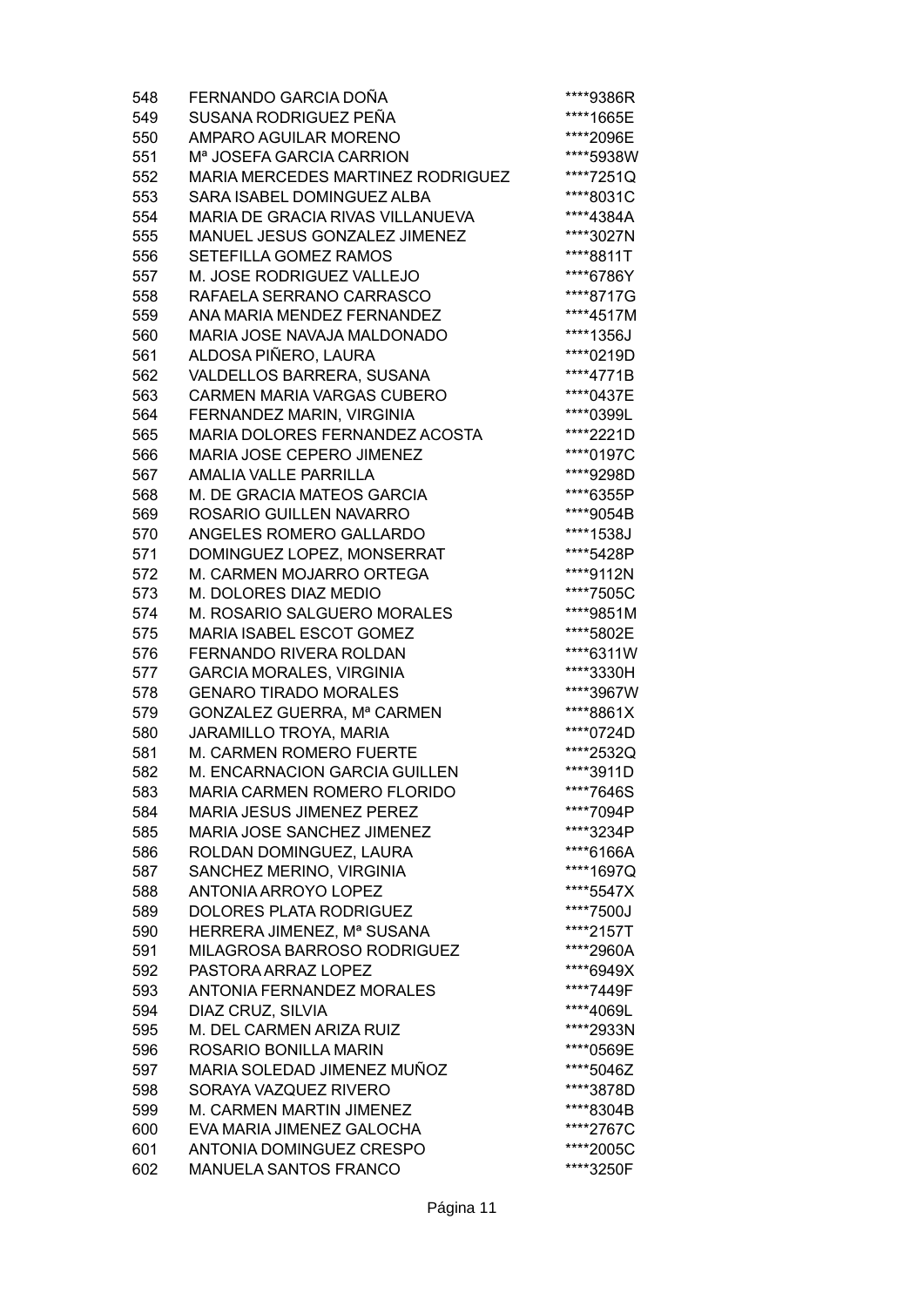| 603 | <b>LUISA RODRIGUEZ BAEZ</b>                | ****8149A |
|-----|--------------------------------------------|-----------|
| 604 | MARIN BLANCO, JOSE JUAN                    | ****3990L |
| 605 | M <sup>a</sup> AURELIA RODRIGUEZ SANCHEZ   | ****7844Y |
| 606 | M <sup>a</sup> ROSARIO DOMINGUEZ DOMINGUEZ | ****1648M |
| 607 | M <sup>a</sup> DEL CARMEN NARANJO ORTEGA   | ****6477V |
| 608 | LOURDES FLORINDO GUILLEN                   | ****9451A |
| 609 | ANTONIO PEÑA DOMÍNGEZ                      | ****1745x |
| 610 | <b>JOSE MORENO MARQUEZ</b>                 | ****8341W |
| 611 | <b>SARA LOPEZ OLARTE</b>                   | ****8097N |
| 612 | SOZA MENDOZA, GLORIA MARIA                 | ****0816S |
| 613 | TRIGUEROS SANCHEZ, CLAUDIO                 | ****3492V |
| 614 | YOLANDA GONZALEZ CALVO                     | ****1140D |
| 615 | <b>VERONICA FARIÑAS GARCIA</b>             | ****5680S |
| 616 | ELENA MIRANDA LOPEZ                        | ****5074L |
| 617 | EVA MARIA LEON SICARDO                     | ****0195F |
| 618 | M. JOSE YAMUZA GUTIERREZ                   | ****4463R |
| 619 | AURORA FIGUEROA AVECILLA                   | ****8011P |
| 620 | CECILIA ANDREA HERNAIZ GASPAR              | ****5727S |
| 621 | INMACULADA CUEVAS CARMONA                  | ****9823J |
| 622 | PATROCINIO GUILLEN GUILLEN                 | ****8296H |
| 623 | ROSARIO CUBERO BENITEZ                     | ****5584N |
| 624 | ANA MARIA APARICIO RODRIGUEZ               | ****2649G |
| 625 | CARMEN RODRIGUEZ RODRIGUEZ                 | ****3695P |
| 626 | JIMENEZ MANSO, Mª ROSARIO                  | ****6159G |
| 627 | <b>LIBORIO SOSA PERALTA</b>                | ****3235S |
| 628 | M. DEL VALLE RODRIGUEZ GOMEZ               | ****5016K |
| 629 | M. DOLORES GUILLEN NUÑEZ                   | ****2866G |
| 630 | MARIA JOSEFA NAVARRO BARRAGAN              | ****6921P |
| 631 | <b>MATILDE ITURRIAGA ROQUE</b>             | ****8810T |
| 632 | <b>MERCEDES CRUZ ALVAREZ</b>               | ****8324D |
| 633 | <b>MERCEDES ROMAN MIRANDA</b>              | ****0858A |
| 634 | MONTERO BLANCO, MILAGROS                   | ****6172G |
| 635 | ROCIO DOMINGUEZ JIMENEZ                    | ****8469A |
| 636 | ROSARIO ORTEGA LEDESMA                     | ****1289Y |
| 637 | M. ISABEL MATEOS GOMEZ                     | ****5145K |
| 638 | M. DOLORES ROJAS SANCHEZ                   | ****9262Z |
| 639 | ESTEFANIA DEL CASTILLO AGUILAR             | ****2936P |
| 640 | M. CARMEN GUERRERO VALLE                   | ****2439R |
| 641 | ELISABET AMADO JIMENEZ                     | ****9434T |
| 642 | ROSARIO JIMENEZ LEON                       | ****8236T |
| 643 | <b>MARIA ZAMUDIO RODRIGUEZ</b>             | ****1180D |
| 644 | <b>BARROSO ACOSTA, ALICIA</b>              | ****2006R |
| 645 | <b>CARMEN CASTRO CABANILLAS</b>            | ****2373C |
| 646 | <b>DOLORES FUENTES GARCIA</b>              | ****8413Q |
| 647 | <b>ISABEL M. PRIETO NUÑEZ</b>              | ****2856X |
| 648 | <b>JOSE TORRES CARRILLO</b>                | ****0207T |
| 649 | <b>MARIA CARMEN SERRANO SANCHEZ</b>        | ****1791W |
| 650 | ANGELA GONZALEZ LEON                       | ****3075E |
| 651 | <b>MARIA ANGELES LEON LEON</b>             | ****7455P |
| 652 | <b>CRISTINA LOPEZ CARRION</b>              | ****6854M |
| 653 | ANA ISABEL MADROÑAL FERNANDEZ              | ****8567G |
| 654 | <b>CRISTETA DOMINGUEZ HERMOSIN</b>         | ****7074F |
| 655 | RAQUEL PASTOR ORTEGA                       | ****3573P |
| 656 | <b>CRISTINA MARIN RODRIGUEZ</b>            | ****6926Y |
| 657 | DIAZ GOMEZ, JOSE MANUEL                    | ****7185M |
|     |                                            |           |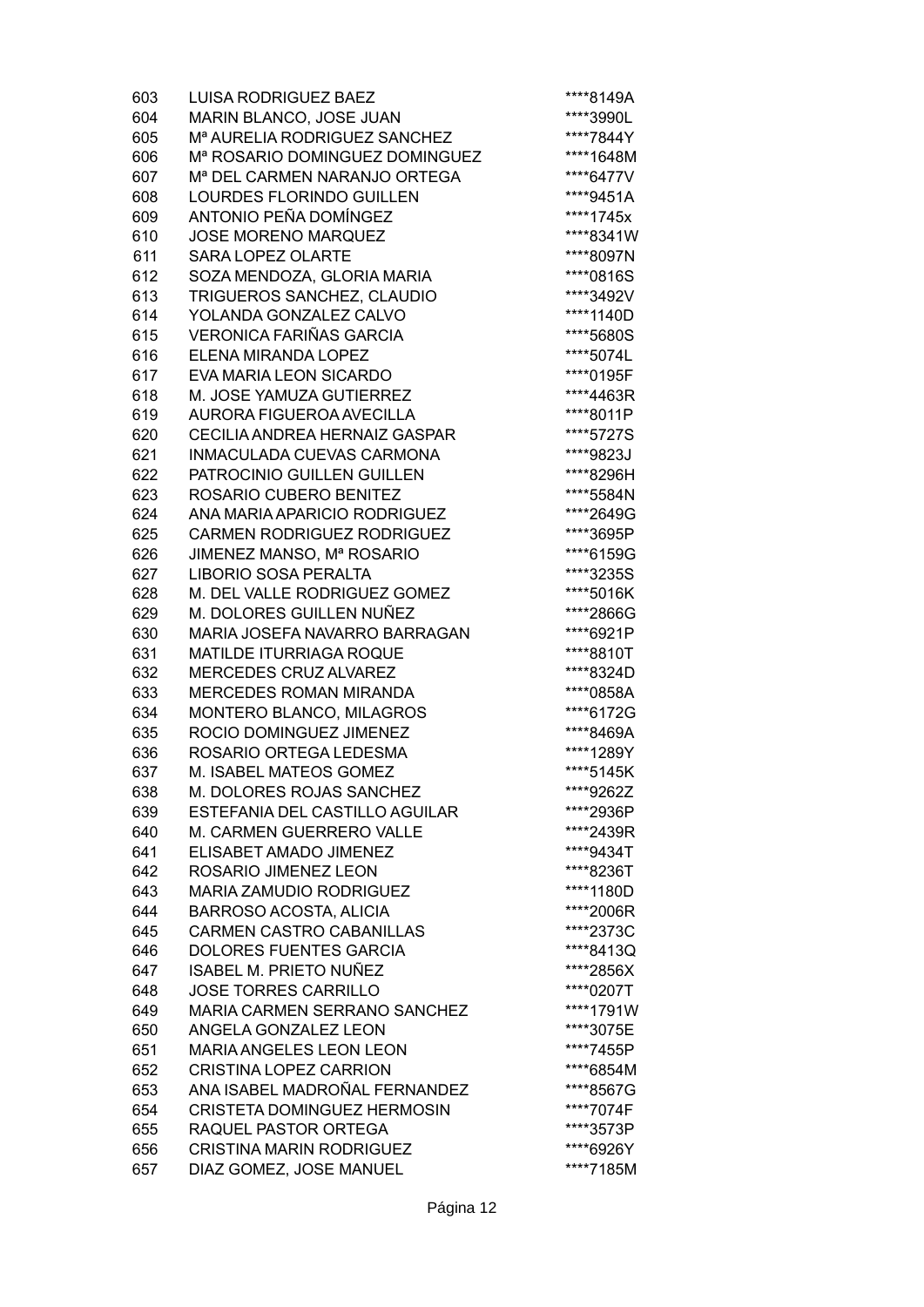| 658 | BUZON SANCHEZ, Mª DEL MAR                             | ****5741C |
|-----|-------------------------------------------------------|-----------|
| 659 | <b>DIGNERY GRATERO SERRANO</b>                        | ****8344L |
| 660 | GONZALEZ RUIZ, ROSA RITA                              | ****4906B |
| 661 | GUTIERREZ CORDERO, ROSARIO                            | ****0843S |
| 662 | <b>JESUS RODRIGUEZ GALOCHA</b>                        | ****2891E |
| 663 | M. CARMEN RODRIGUEZ CARRION                           | ****1496Y |
| 664 | <b>MARGARITA GARCIA GARCIA</b>                        | ****5757K |
| 665 | MARIA JESUS ESPINOSA GAVIRA                           | ****3536V |
| 666 | SIERRA CAÑADA, AGUSTIN                                | ****3902W |
| 667 | <b>MARTA NAVARRO ORTEGA</b>                           | ****2257A |
| 668 | <b>JOSEFA ARENAS SANCHEZ</b>                          | ****7209T |
| 669 | ANA MARIA MONJE GARCIA                                | ****8073L |
| 670 | <b>JOSEFINA ALCAIDE GARCIA</b>                        | ****2785S |
| 671 | CRISTINA CARO CANO                                    | ****9771R |
| 672 | <b>MARIA NAVARRO GOMEZ</b>                            | ****8416T |
| 673 | <b>LAURA DOMINGUEZ CAPITAS</b>                        | ****2493R |
|     |                                                       | ****5235N |
| 674 | ANTONIA GURRUCHAGA SURIAN<br>REMEDIOS SANCHEZ SANCHEZ |           |
| 675 |                                                       | ****8226R |
| 676 | <b>MARIA ANGELES ANTUNEZ RODRIGUEZ</b>                | ****1848K |
| 677 | <b>MARIA GUERRERO BAYON</b>                           | ****9973F |
| 678 | <b>MARIA MOLINA MARTINEZ</b>                          | ****1777G |
| 679 | <b>AGUEDA MERINO GONZALEZ</b>                         | ****4753L |
| 680 | M. CARMEN BENITEZ DONOSO                              | ****1788F |
| 681 | <b>CONCEPCION MATEOS GAVIRA</b>                       | ****6319C |
| 682 | <b>ANTONIA CARRION CARDOSO</b>                        | ****1538W |
| 683 | ROSA MARIA ROLDAN RIVERO                              | ****9114Z |
| 684 | M. CARMEN MOYANO BENITEZ                              | ****8592D |
| 685 | M. CARMEN TRIGUEROS MATEOS                            | ****5023Z |
| 686 | M. DOLORES LEON JIMENEZ                               | ****2684W |
| 687 | ROCIO GARCIA GUILLEN                                  | ****7007B |
| 688 | AMELIA GRANADO MATITO                                 | ****9943Y |
| 689 | ANDRADE GOMEZ, SORAYA                                 | ****6290F |
| 690 | <b>DOLORES MARIN BENITEZ</b>                          | ****1308W |
| 691 | DOMINGO MATEOS JIMENEZ                                | ****1135E |
| 692 | FERNANDEZ MOLINA MARIA JOSE                           | ****8034T |
| 693 | GIL LORENZO, FABIOLA                                  | ****7379D |
| 694 | M. DEL CARMEN BOCANEGRA ALGARIN                       | ****0332L |
| 695 | <b>MARIA DEL ALCOR LARA PASTOR</b>                    | ****5940E |
| 696 | <b>MERCEDES LOPEZ MORALES</b>                         | ****3647H |
| 697 | ROSARIO ROMERO MORALES                                | ****1642Z |
| 698 | <b>STELUTA DRAGHICIU</b>                              | ****028 C |
| 699 | <b>MARIA CARMEN MATEOS PLATA</b>                      | ****8643Z |
| 700 | M <sup>a</sup> TERESA RODRIGUEZ LEON                  | ****7930T |
| 701 | M <sup>a</sup> DEL CARMEN DOMINGUEZ ANTUNEZ           | ****0508K |
| 702 | <b>IRENE LOPEZ GARCIA</b>                             | ****2470B |
| 703 | SILVIA LORENA MIRANDA RODRIGUEZ                       | ****7802R |
| 704 | M. DEL CARMEN RODRIGUEZ ORTEGA                        | ****8675B |
| 705 | M. NOEMI BONILLA FLORINDO                             | ****9533Q |
| 706 | <b>ISABEL NAVARRO NAVARRO</b>                         | ****4783G |
| 707 | M. DEL CARMEN JIMENEZ GAVIRA                          | ****8008W |
| 708 | FERNANDEZ SANTANA, MACARENA                           | ****0294B |
| 709 | GONZALEZ BARRERA, YOLANDA                             | ****1210X |
| 710 | M. ANGELES DOMINGUEZ LOPEZ                            | ****1309A |
| 711 | M. DE GRACIA GUTIERREZ PEREZ                          | ****0705V |
| 712 | ROSA MARIA MADROÑAL TELLEZ                            | ****2440F |
|     |                                                       |           |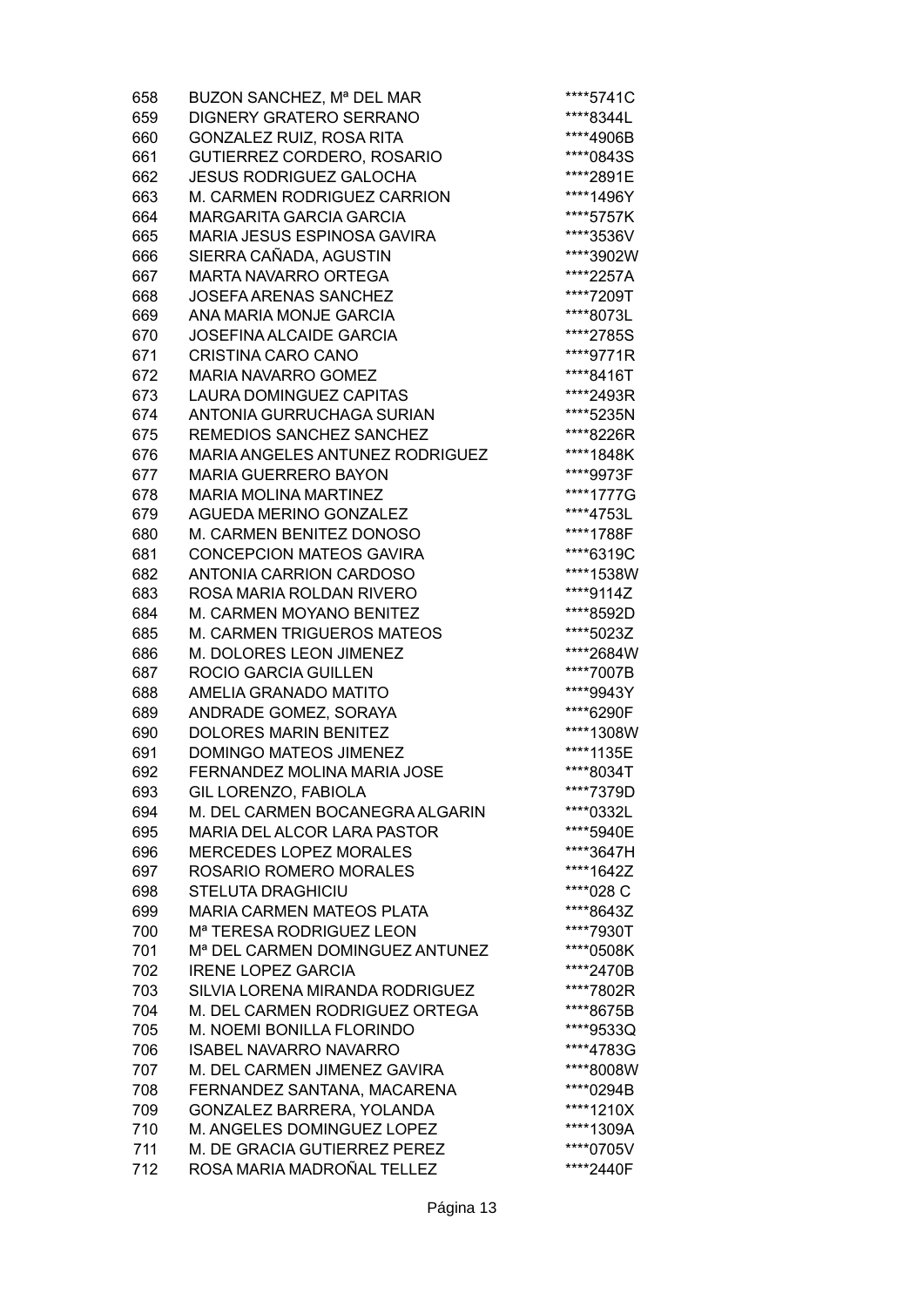| 713 | <b>ESTHER MELERO GARCIA</b>                          | ****7675K              |
|-----|------------------------------------------------------|------------------------|
| 714 | ROSARIO JIMENEZ MARIN                                | ****4441X              |
| 715 | ROSARIO DELGADO NAVARRO                              | ****9153Q              |
| 716 | ROMERO GARCIA, Mª ESPERANZA                          | ****2811H              |
| 717 | RODRIGUEZ RUIZ, ROSA Mª                              | ****5475V              |
| 718 | M. GEMA NAVARRO CRUZ                                 | ****6328P              |
| 719 | M. SORAYA GUILLEN MORALES                            | ****1787Y              |
| 720 | M. MERCEDES RODRIGUEZ JIMENEZ                        | ****7858C              |
| 721 | <b>CARMEN SOSA GAVIRA</b>                            | ****8188W              |
| 722 | M <sup>a</sup> DEL CARMEN MOYA ALVARO                | ****4495N              |
| 723 | <b>FRANCISCA MORALES SANCHEZ</b>                     | ****8250H              |
| 724 | RODRIGUEZ BENITEZ, Mª ELENA                          | ****7852Z              |
| 725 | DULCINEA RODRIGUEZ SANCHEZ                           | ****1763M              |
| 726 | JIMENEZ MORALES, MARIA ROSARIO                       | ****7839V              |
| 727 | NATIVIDAD AMAYA IGLESIAS                             | ****7491A              |
| 728 | M. DOLORES JIMENEZ JIMENEZ                           | ****1109Z              |
| 729 | SORAYA SANCHEZ GOMEZ                                 | ****9907E              |
| 730 | FLORINDO CAPITAS, Mª CARMEN                          | ****3343P              |
| 731 | Mª ESPERANZA RUZ OCAÑA                               | ****0386X              |
| 732 | DESAMPARADOS LUQUE ARMESTO                           | ****1189Q              |
| 733 | <b>ESCOBAR, LEILA</b>                                | ****66604              |
| 734 | M. BELEN RUIZ RODRIGUEZ                              | ****8853A              |
| 735 | M. DE GRACIA BENITEZ MARIN                           | ****4681P              |
| 736 | M. DEL CARMEN RIOS JIMENEZ                           | ****7349E              |
| 737 | M. JOSE LOPEZ GOMEZ                                  | ****7107L              |
| 738 | M. MANUELA GARCIA GUILLEN                            | ****5917G              |
| 739 | <b>MERCEDES REYES MORALES</b>                        | ****3652H              |
| 740 | PAULA RAQUEL MEDINA                                  | ****334                |
| 741 | RAFAELA BARROSO RIVERO                               | ****0631X              |
| 742 | REMEDIOS MILLAN VERDUGO                              | ****4301Y              |
| 743 | ROSA Mª CARDOSO RAMOS                                | ****9885T              |
| 744 | FRANCISCO JAVIER RODRIGUEZ ORTEGA                    | ****8474G              |
| 745 | YOLANDA GARROCHO PLATA                               | ****7550V              |
| 746 | <b>MARIA ELENA POSTIGO REYES</b>                     | ****3510F              |
| 747 | <b>ISABEL ANTUNEZ RODRIGUEZ</b>                      | ****7714F              |
| 748 | ELISA ISABEL JIMENEZ MORALES                         | ****5807D              |
| 749 | MARIA INMACULADA QUINTERO ROMERO                     | ****0427M              |
| 750 | PATRICIA BREVAL BELMONTE                             | ****8211J              |
| 751 | <b>MANUELA MARIN ALBA</b>                            | ****1972E              |
| 752 | <b>CARMEN SUSANA GIL ESCUDERO</b>                    | ****9468T              |
| 753 | <b>FATIMA POSTIGO PEREZ</b>                          | ****8940D              |
| 754 | <b>ISABEL SANCHEZ MATEOS</b>                         | ****3007E              |
| 755 | <b>MERCEDES RUIZ RUIZ</b>                            | ****7868F              |
| 756 | M. DOLORES MIRANDA LOPEZ                             | ****7868T              |
| 757 | <b>GLORIA MARIA GONZALEZ CAPITAS</b>                 | ****9284C              |
| 758 | ZOILA CRESPO CARRION                                 | ****7115J              |
| 759 | LUZ MARINA RUIZ MARIN                                | ****3279C              |
| 760 | M <sup>a</sup> ESTHER GARCIA HERMOSIN                | ****6012Z              |
| 761 |                                                      | ****8203B              |
| 762 | PEREZ POSTIGO, ELISABET<br>PLATERO CABEZAS, MILAGROS | ****1713R              |
| 763 | <b>VIRGINIA GAVIRA MIRANDA</b>                       | ****1007B              |
| 764 | MERCEDES JIMENEZ MADROÑAL                            |                        |
| 765 | ANA MARIA MADROÑAL CARRION                           | ****9698Y<br>****8327V |
| 766 | M. INMACULADA ORTIZ BAEZA                            | ****3184H              |
| 767 | SONIA ORDOÑEZ GOMEZ                                  | ****5512P              |
|     |                                                      |                        |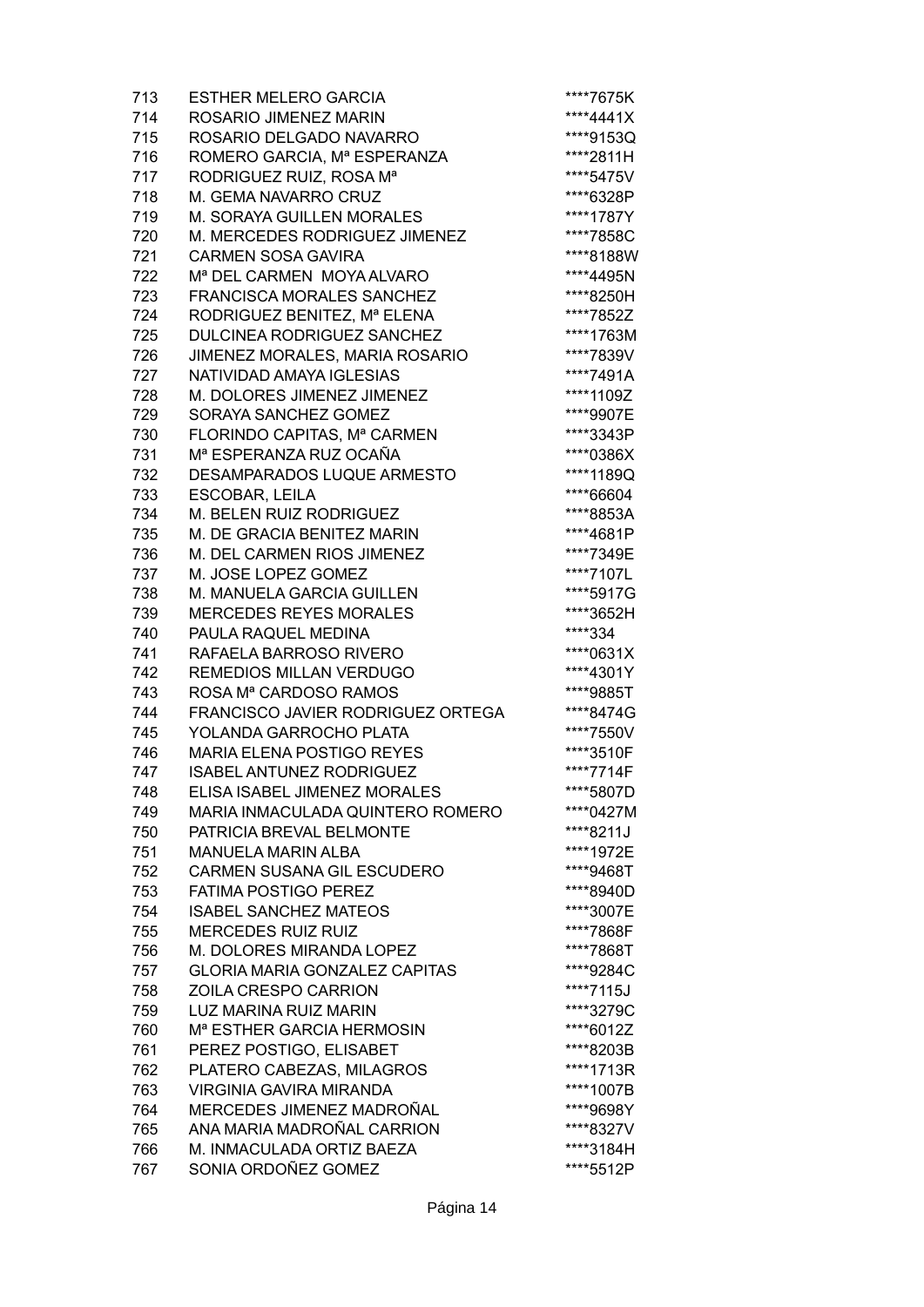| 768 | <b>CRISTINA MARTINEZ HERNANDEZ</b>                        | ****4679A |
|-----|-----------------------------------------------------------|-----------|
| 769 | PATRICIA SANCHEZ MERINO                                   | ****2378D |
| 770 | <b>AURORA HERMOSIN TORRES</b>                             | ****9766X |
| 771 | TRINIDAD GONZALEZ PICON                                   | ****0715F |
| 772 | <b>MERCEDES RODRIGUEZ POSTIGO</b>                         | ****3243L |
| 773 | ROSARIO RODRIGUEZ SANCHEZ                                 | ****6746S |
| 774 | <b>MARIA PILAR SANCHEZ TORRALBO</b>                       | ****0574M |
| 775 | ROSARIO MADROÑAL JIMENEZ                                  | ****3576Q |
| 776 | ANA MARIA REGINFO COBO                                    | ****6299Q |
| 777 | <b>JOSEFA CAPITAS MORALES</b>                             | ****8251L |
| 778 | <b>ANA NAVARRO GOMEZ</b>                                  | ****7400G |
| 779 | M. SAGRARIO GUILLEN MARIN                                 | ****9473W |
| 780 | EVA MORENO ORDOÑEZ                                        | ****0134S |
| 781 | FIGUEROA MORENO, ISABEL                                   | ****7571N |
| 782 | M. DEL MAR JIMENEZ GARCIA                                 | ****9427P |
| 783 | <b>FABIOLA VEGA PINTADO</b>                               | ****2063D |
| 784 | <b>MIGUEL BENITEZ AGUILERA</b>                            | ****7237W |
| 785 | <b>CARMEN MORATO PEREZ</b>                                | ****9634F |
| 786 | ANGELA M. RUIZ SANCHEZ                                    | ****8300J |
| 787 | <b>CONCEPCION LOPEZ JIMENEZ</b>                           | ****5989A |
| 788 | <b>JULIA CARRION GARCIA</b>                               | ****8875M |
| 789 | <b>JULIANA RIVERO PINO</b>                                | ****3405R |
| 790 | M <sup>a</sup> DEL ROCIO ROLDAN ALMAGRO                   | ****6637H |
| 791 | AFRICA GONZALVEZ LEIVA                                    | ****5242E |
| 792 | ALCANTARA MONTES, JOSE JUAN                               | ****5016Q |
| 793 | <b>CLARA POSTIGO ARRAZ</b>                                | ****7963P |
| 794 | <b>DULCE CERVIAN ESCOBAR</b>                              | ****0141X |
| 795 | <b>ENRIQUETA MARCOS PEREZ</b>                             | ****0149F |
| 796 | FERNANDEZ NAVARRO, MARIA JANET                            | ****5152Q |
| 797 | GISBERT GARCIA, Mª FERNANDA                               | ****7114R |
| 798 | JUAN ANTONIO NAVARRO GONZALEZ                             | ****8929K |
| 799 | M. DEL MAR GARCIA SANCHEZ                                 | ****8225X |
| 800 | M. DOLORES NAVARRO MATEOS                                 | ****1905R |
| 801 | M. MANUELA LEON CASTRO                                    | ****0206K |
| 802 | <b>MARCIA DA COSTA BARREIRO</b>                           | ****4712E |
| 803 | Mª DEL MAR CAÑEDO NAVARRO                                 | ****2138N |
| 804 | <b>NOELIA GARCIA ANDRADES</b>                             | ****2077A |
| 805 | ROSARIO SANCHEZ SANTOS                                    | ****6083M |
|     | <b>SALUD ORTEGA JIMENEZ</b>                               |           |
| 806 |                                                           | ****8379R |
| 807 | VANESA SOBRADA VEGA                                       | ****9703W |
| 808 | <b>VERONICA BAENA LUCENILLA</b><br>ROSARIO JIMENEZ MORENO | ****9700P |
| 809 |                                                           | ****7249B |
| 810 | GODOY MONTIEL, YADIRA DEL CARMEN                          | ****0701V |
| 811 | EVA MARIA MARTIN DE LOS REYES                             | ****6687X |
| 812 | <b>CONCEPCION GUTIERREZ PEREZ</b>                         | ****5982L |
| 813 | ELISABETH GALEOTE REDONDO                                 | ****1650F |
| 814 | M. DOLORES ROMERO MATEOS                                  | ****1186H |
| 815 | <b>MARIA AGUILAR POSTIGO</b>                              | ****7414Y |
| 816 | ROSA Mª GIRALDEZ MUÑOZ                                    | ****8925Y |
| 817 | <b>NURIA ALMENA LOPEZ</b>                                 | ****9273G |
| 818 | ANABEL JIMENEZ ALCALA                                     | ****8366S |
| 819 | <b>ISABEL POLEY MOYA</b>                                  | ****4799R |
| 820 | MARIA ROCIO NOGUEROL MARTINEZ                             | ****6129D |
| 821 | RAQUEL JIMENEZ GARCIA                                     | ****5288L |
| 822 | GUTIERREZ VILLA, SANDRA                                   | ****4521E |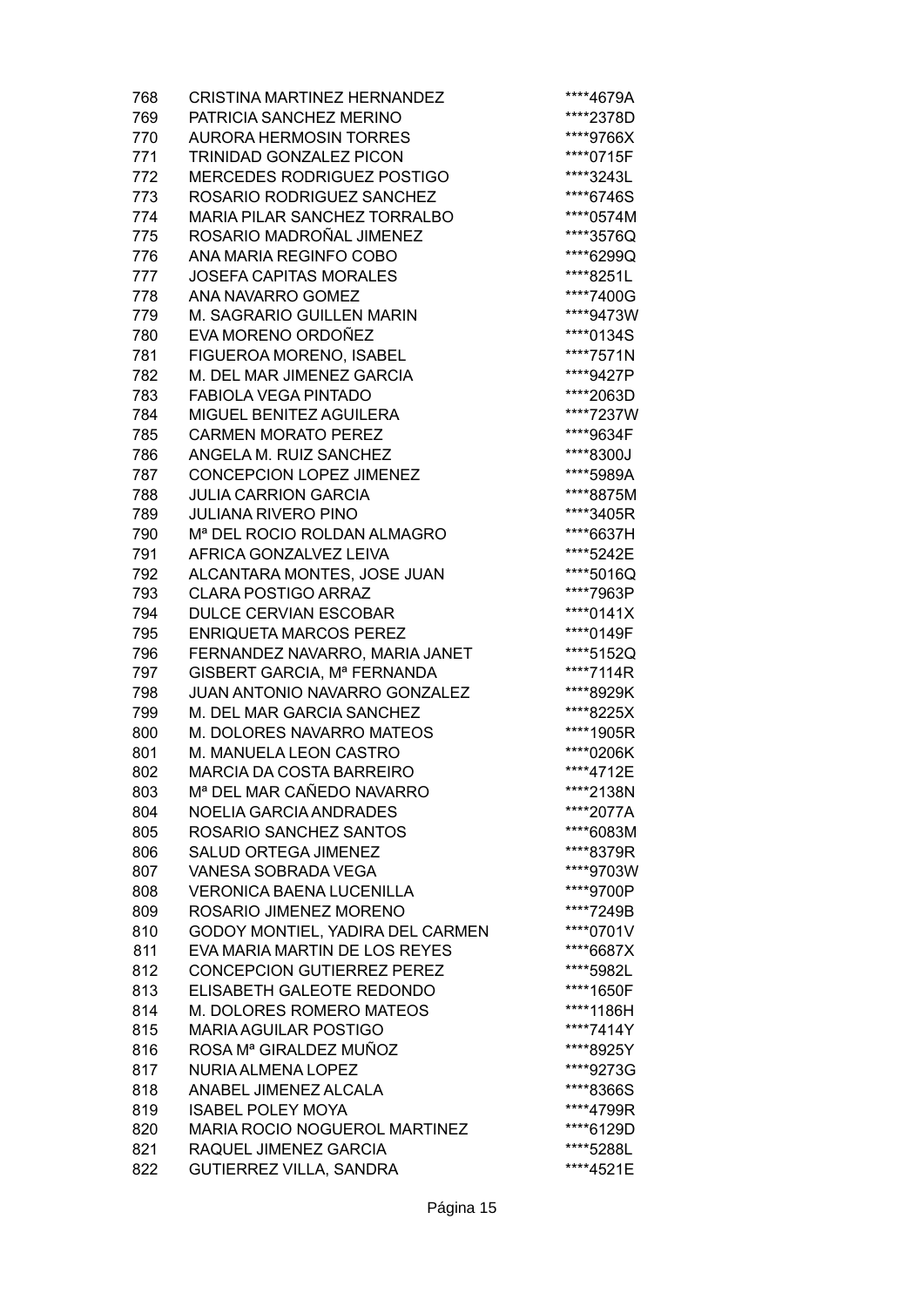| 823 | SANTANA FALCON, Mª GRACIA           | ****0120M |
|-----|-------------------------------------|-----------|
| 824 | <b>TAMARA VIVAS DIAZ</b>            | ****3567W |
| 825 | ANGELES VAZQUEZ AGUILAR             | ****0456R |
| 826 | <b>ANTONIO TIRADO MORALES</b>       | ****9049H |
| 827 | <b>MARGARITA CARRION NUÑEZ</b>      | ****2270K |
| 828 | ANA MARIA ROLDAN APARICIO           | ****0377D |
| 829 | M. DEL MAR SEGURA CAMACHO           | ****9568P |
| 830 | ROSA MARIA GUILLEN SANCHEZ          | ****2097T |
| 831 | TERESA ROCIO LOPEZ MORALES          | ****1693G |
| 832 | <b>MARIA VANESA LEON MORALES</b>    | ****2974F |
|     | <b>ANTONIO SANCHEZ INFANTES</b>     |           |
| 833 |                                     | ****4470Z |
| 834 | <b>CRISTINA CRESPO NAVARRO</b>      | ****7328L |
| 835 | EVA MARIA CARRION SANCHEZ           | ****8324L |
| 836 | GUTIERREZ CRUCES, Mª ISABEL         | ****8938E |
| 837 | PUJALES RODRIGUEZ, JOSE Mª          | ****1052Q |
| 838 | SOFIA NUÑEZ ORTEGA                  | ****7267H |
| 839 | <b>FELISA FLORINDO MATEOS</b>       | ****6807G |
| 840 | <b>CLARA EUGENIA LOPEZ LOPEZ</b>    | ****3287Y |
| 841 | JUAN DE DIOS GONZALEZ DOMINGUEZ     | ****2884G |
| 842 | ROSARIO ISABEL RODRIGUEZ NAVARRO    | ****1757E |
| 843 | <b>JOSEFA TUTOR GILES</b>           | ****1415V |
| 844 | BORJA GONZALEZ YAMUZA               | ****5990P |
| 845 | ELENA DOMINGUEZ BENITEZ             | ****5869K |
| 846 | ANA DILIA SMITH RIVAS               | ****9538E |
| 847 | PURIFICACION CUENCA ORTUÑO          | ****9197K |
| 848 | <b>VANESA NAVARRO PINTO</b>         | ****0799J |
| 849 | DOLORES ESPINOSA RODRIGUEZ          | ****1878M |
| 850 | M. CARMEN RUINERVO ROMERO           | ****6812T |
| 851 | M. CARMEN RODRIGUEZ DOMINGUEZ       | ****9111B |
| 852 | AMPARO VAZQUEZ CHAVERO              | ****5734N |
| 853 | <b>ARACELI OROZCO GARCIA</b>        | ****6986S |
| 854 | <b>BEATRIZ CASTRO SANCHEZ</b>       | ****6787F |
| 855 | <b>CARMEN RODRIGUEZ SANCHEZ</b>     | ****0648Y |
| 856 | <b>CRISTINA FERNANDEZ MOLINA</b>    | ****5390J |
| 857 | DOMINGUEZ NUÑEZ, JOSE ANTONIO       | ****2849D |
| 858 | GONZALEZ ALVAREZ, ROCIO             | ****4350J |
| 859 | <b>INMACULADA TAMARIT CEJAS</b>     | ****8577X |
| 860 | M. DEL AGUILA GUERRERO SANCHEZ      | ****4265H |
| 861 | M. DEL MAR LOPEZ ORTEGA             | ****7128A |
| 862 | M. ISABEL CADENAS TORO              | ****1173L |
| 863 | M. JOSE DOMINGUEZ MATEOS            | ****8276S |
| 864 | <b>MARTA CARRION LOPEZ</b>          | ****9597E |
| 865 | MONROY DOÑA, CECILIA                | ****4605K |
|     |                                     | ****8533P |
| 866 | ORTIZ RODRIGUEZ, ANA                |           |
| 867 | ROCIO TRINIDAD ALEJANDRE MUÑOZ      | ****7301Y |
| 868 | ROSARIO REYES ROJA                  | ****9846G |
| 869 | SUAREZ MADROÑAL, Mª DEL MAR         | ****5349B |
| 870 | <b>VANESA RAFAEL RICO</b>           | ****0638H |
| 871 | R MONTSERRAT MADROÑAL SOLIS         | ****7308G |
| 872 | M <sup>a</sup> EVA MARQUEZ PEREZ    | ****6749V |
| 873 | PEREZ BAEZ, ROCIO                   | ****1107L |
| 874 | LAURA LOPEZ MINGORANCE              | ****2900K |
| 875 | MARIA JOSE RODRIGUEZ ORTEGA         | ****8291G |
| 876 | LUISA MERCEDES ARMENTEROS DOMINGUEZ | ****8923Q |
| 877 | ANA MARIA JIMENEZ ROLDAN            | ****2951F |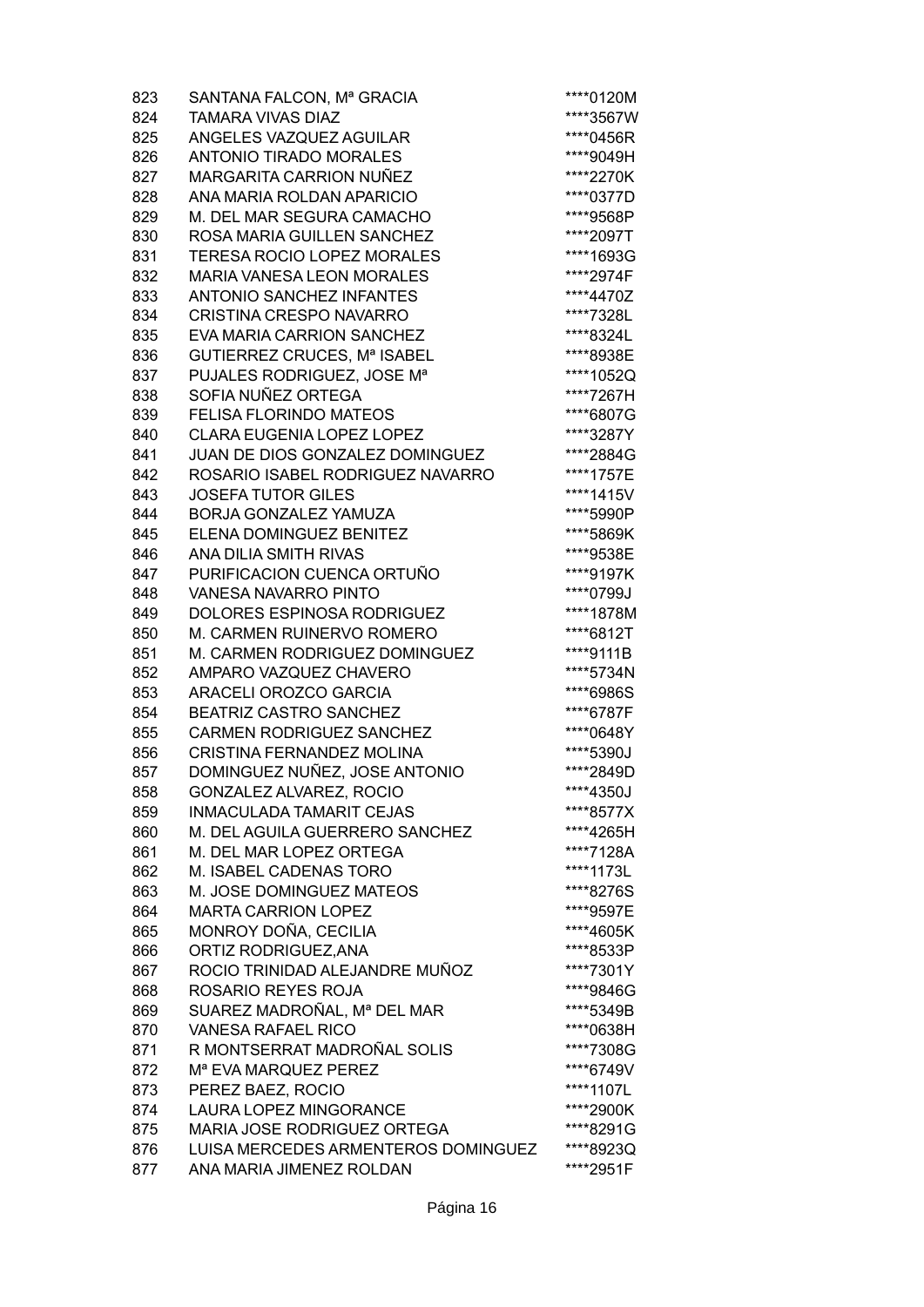| 878 | <b>AURORA BALLESTEROS JIMENEZ</b>    | ****0174S |
|-----|--------------------------------------|-----------|
| 879 | <b>CARMEN MARIA MORILLO BURGOS</b>   | ****4911P |
| 880 | <b>CAROLINA BENJUMEA BUZON</b>       | ****5529W |
| 881 | <b>ELOISA MORALES LOPEZ</b>          | ****1845M |
| 882 | ESPERANZA MACARENA TIRADO SALGUERO   | ****0997P |
| 883 | <b>MARIA DEL PILAR CARRION LOPEZ</b> | ****9595C |
| 884 | ROSA RAMOS PALOMO                    | ****6990W |
| 885 | <b>ISABEL CALERO HERNANDEZ</b>       | ****3841L |
| 886 | PIÑERO RODRIGUEZ, EMILIA             | ****1288T |
| 887 | <b>CARMEN GOMEZ PLATA</b>            | ****6086L |
| 888 | M. DOLORES NUÑEZ FLORINDO            | ****4873W |
| 889 | NAVARRO GARCIA, JOSEFA               | ****0532C |
| 890 | ROCIO JIMENEZ CARRION                | ****5123X |
| 891 | ANA MARIA RODRIGUEZ GUTIERREZ        | ****5165Y |
| 892 | M. FELIPA CANO GALLEGO               | ****644 A |
| 893 | ANA MARIA RODRIGUEZ REYES            | ****9914H |
| 894 | M. DEL MAR RUIZ LOPEZ                | ****2981C |
| 895 | ESTEFANIA ALCANTARA BELLOSO          | ****4815R |
|     |                                      |           |
| 896 | ALMUDENA DONOSO MATEOS               | ****1888S |
| 897 | ROJAS COCO, MARIA                    | ****1478K |
| 898 | <b>ESTEFANIA VARGAS SANCHEZ</b>      | ****8526K |
| 899 | AURELIA ORTEGA VAZQUEZ               | ****1087B |
| 900 | M. JOSEFA PUERTA BARRIOS             | ****9930D |
| 901 | ANTONIA RODRIGUEZ SANCHEZ            | ****8368K |
| 902 | <b>MACARENA MARTIN LUQUE</b>         | ****5147T |
| 903 | M. DOLORES SUTIL JIMENEZ             | ****5008S |
| 904 | <b>ANA CORTES GARCIA</b>             | ****5135Z |
| 905 | M. EUGENIA HERMOSIN TORRES           | ****1269D |
| 906 | M. CARMEN RODRIGUEZ MIRA             | ****3487D |
| 907 | <b>ANGELES MARTIN DIAZ</b>           | ****5888D |
| 908 | LOURDES DONOSO MORALES               | ****4272W |
| 909 | SILVIA DOMINGUEZ DOMINGUEZ           | ****0812F |
| 910 | ANGUSTIAS NAVAS GOMEZ                | ****1661X |
| 911 | GONZALEZ LOPEZ, ROCIO DEL PILAR      | ****5184G |
| 912 | <b>JOSEFA GAVIRA GUERRA</b>          | ****5061H |
| 913 | LORENA NAVARRO RODRIGUEZ             | ****9942B |
| 914 | MARIA AROA MIRANDA RIOS              | ****2769G |
| 915 | MARTINEZ ALVARADO, AUSTRALIA RUBI    | ****6291J |
| 916 | MªDOLORES SANCHEZ IZQUIERDO          | ****5888D |
| 917 | PATRICIA CRUZ DOMINGUEZ              | ****5828N |
| 918 | SANCHEZ TORRES, CARMEN VERONICA      | ****8982S |
| 919 | ROMERO GALLARDO, INMACULADA          | ****6183R |
| 920 | MARIA LUISA SANCHEZ LOPEZ            | ****9844W |
| 921 | TRINIDAD SANCHEZ GARCIA              | ****4361L |
| 922 | RISQUEZ HERRERA, IXCHEL DEL CARMEN   | ****7857M |
| 923 | ROCIO HOLGADO TRUJILLO               | ****2386P |
| 924 | <b>MANUELA NAVARRO CRUZ</b>          | ****0410L |
| 925 | <b>YOLANDA RODRIGUEZ BAEZ</b>        | ****7727F |
| 926 | M. DE LA PAZ MARTINEZ ALMAGRO        | ****5128G |
| 927 | SANDRA SANCHEZ MERINO                | ****2377P |
| 928 | M. DOLORES GUILLEN LOPEZ             | ****8317Q |
| 929 | <b>GREGORIA RODRIGUEZ FERNANDEZ</b>  | ****7190R |
| 930 | M. DOLORES CARRION NUÑEZ             | ****1339X |
| 931 | EDUARDO PEREZ DOMINGUEZ              | ****4543M |
| 932 | GUERRERO RODRIGUEZ, SANDRA           | ****9480W |
|     |                                      |           |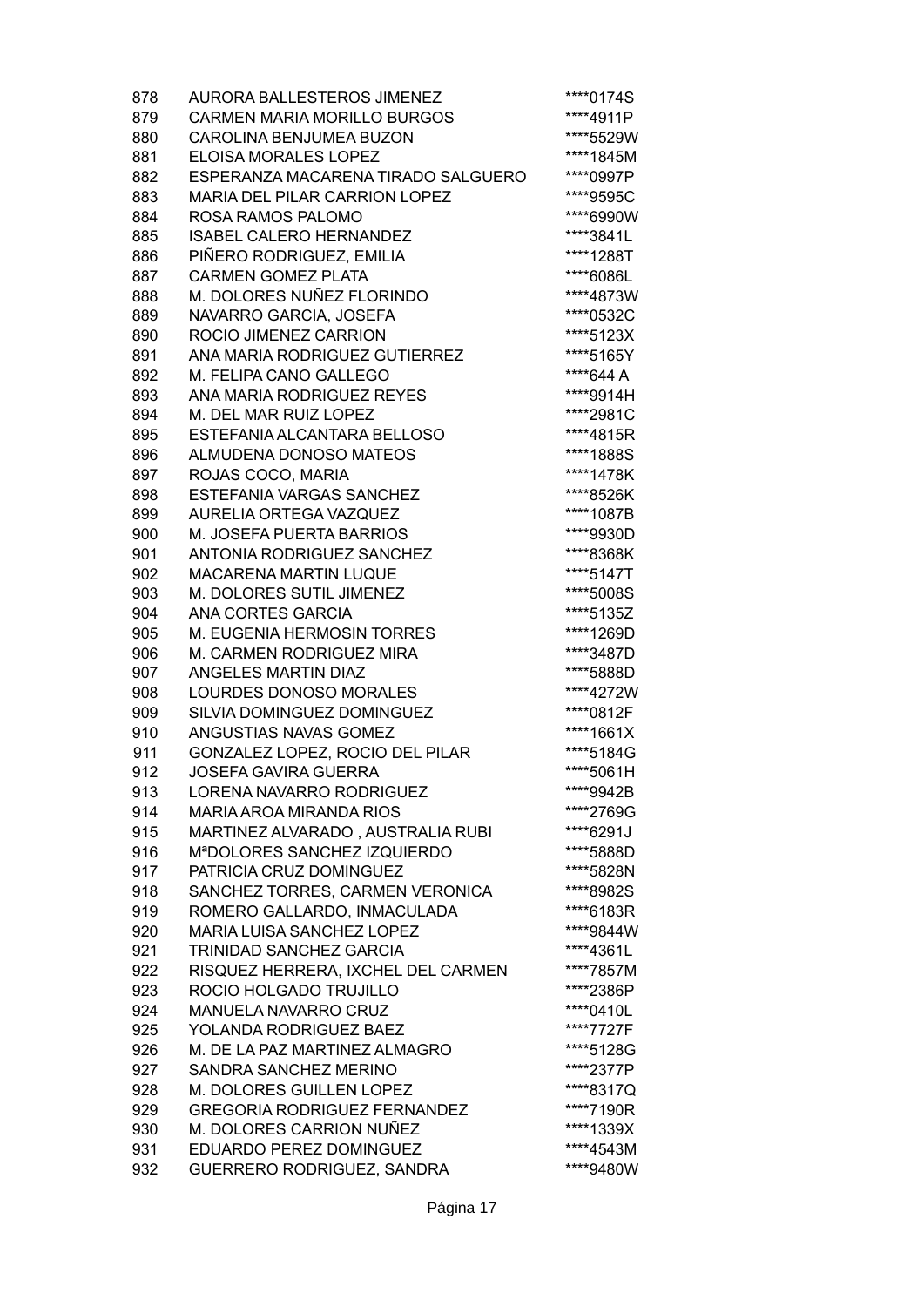| 933 | HERNANDEZ CALERO, INMACULADA            | ****3524T |
|-----|-----------------------------------------|-----------|
| 934 | JUANA ESPERANZA MENACHO CASTAÑO         | ****1258D |
| 935 | LOPEZ LORENTE, ISABEL                   | ****9304L |
| 936 | <b>MARTA MARTINEZ REYES</b>             | ****6250E |
| 937 | <b>MANUEL ESPINOSA MATEOS</b>           | ****8267N |
| 938 | ROSARIO ZABALA DIAZ                     | ****1175K |
| 939 | <b>JESSICA JIMENEZ PEREZ</b>            | ****9458N |
| 940 | <b>LUCIA GARCIA CARRION</b>             | ****8759V |
| 941 | M <sup>a</sup> ANGELES JIMENEZ JIMENEZ  | ****5899G |
| 942 | PUERTO RODRIGUEZ, Mª JOSEFA             | ****6252P |
| 943 | ESPERANZA CARDOSO AMAYA                 | ****1928L |
| 944 | EVANGELINA JIMENEZ GARCIA               | ****3068M |
| 945 | <b>JUAN CARLOS BONILLA MARIN</b>        | ****3237V |
| 946 | BARRAGAN RUEDA, Mª DEL MAR              | ****4862E |
| 947 | <b>BOVABID HANANE</b>                   | ****9957N |
| 948 | LOPEZ JIMENEZ, CARMEN MARIA             | ****8058R |
| 949 | ORTIZ LAVADO, Mª JOSE                   | ****7315J |
| 950 | M. DE GRACIA RUIZ DOMINGUEZ             | ****1487F |
| 951 | ALBERTO NAVARRO LOPEZ                   | ****3158J |
| 952 | NAVARRO PONCE, Mª ISABEL                | ****2869X |
| 953 | <b>ANTONIA MORALES DONOSO</b>           | ****2633Y |
| 954 | <b>DOLORES LUGO FERNANDEZ</b>           | ****1913P |
| 955 | EVA MARIA AMADOR MOLINA                 | ****6457W |
| 956 | M. ANGELES RIOS ESPINOSA                | ****3368X |
| 957 | M <sup>a</sup> ROSARIO DOMINGUEZ ARIAS  | ****0104N |
| 958 | PEÑA JIMENEZ, Mª DOLORES                | ****2317E |
| 959 | M. ROSARIO RODRIGUEZ JIMENEZ            | ****1652D |
| 960 | REMEDIOS SANCHEZ ESCRIBANO              | ****6123E |
| 961 | RODRIGUEZ GARCIA, ROCIO                 | ****6178L |
| 962 | F° JAVIER MARTINEZ APARICIO             | ****3255J |
| 963 | CONCEPCION ARTEAGA RIVODIGO             | ****6217D |
| 964 | M. ISABEL MIRANDA BAEZA                 | ****8319X |
| 965 | M. ZOILA CARRION JIMENEZ                | ****1188S |
| 966 | YOLANDA RODRIGUEZ MORALES               | ****8303X |
| 967 | <b>DOLORES ROMERO FERNANDEZ</b>         | ****5980V |
| 968 | CABELLO GARCIA, ROCIO                   | ****9690J |
| 969 | BERMUDO DELGADO, PEDRO                  | ****0491S |
| 970 | CAROLINA ALCANTARA ALONSO               | ****6536A |
| 971 | <b>MACARENA TORRES GUILLEN</b>          | ****3124G |
| 972 | ANA MARIA SANCHEZ DIAZ                  | ****6479J |
| 973 | M <sup>a</sup> DE GRACIA TORRES JIMENEZ | ****4846D |
| 974 | SANCHEZ GOMEZ, Mª DEL MAR               | ****7596S |
| 975 | <b>ACOSTA JIMENEZ VERONICA</b>          | ****8928T |
| 976 | ACOSTA ROLON LILIAN LORENA              | ****9840V |
| 977 | <b>AGUILAR MORA ANTONIO</b>             | ****7450W |
|     | ALCAIDE ROLDAN ROCIO                    | ****3503D |
| 978 |                                         |           |
| 979 | ALGABA CARDENAS SARA                    | ****4972D |
| 980 | ALGABA MORENO M DOLORES                 | ****6096H |
| 981 | ALGABA MORENO ROSARIO                   | ****9032T |
| 982 | ALMENDRAL CARMENES MARIA JOSE           | ****2791W |
| 983 | ALVAREZ NAVARRO AINOA                   | ****5121H |
| 984 | ANAYA DOMINGUEZ MARIA JESUS             | ****2668T |
| 985 | ANTUNEZ GONZALEZ DOLORES                | ****9401R |
|     |                                         |           |
| 986 | <b>AREZ VILLABA MARCOS</b>              | ****6858V |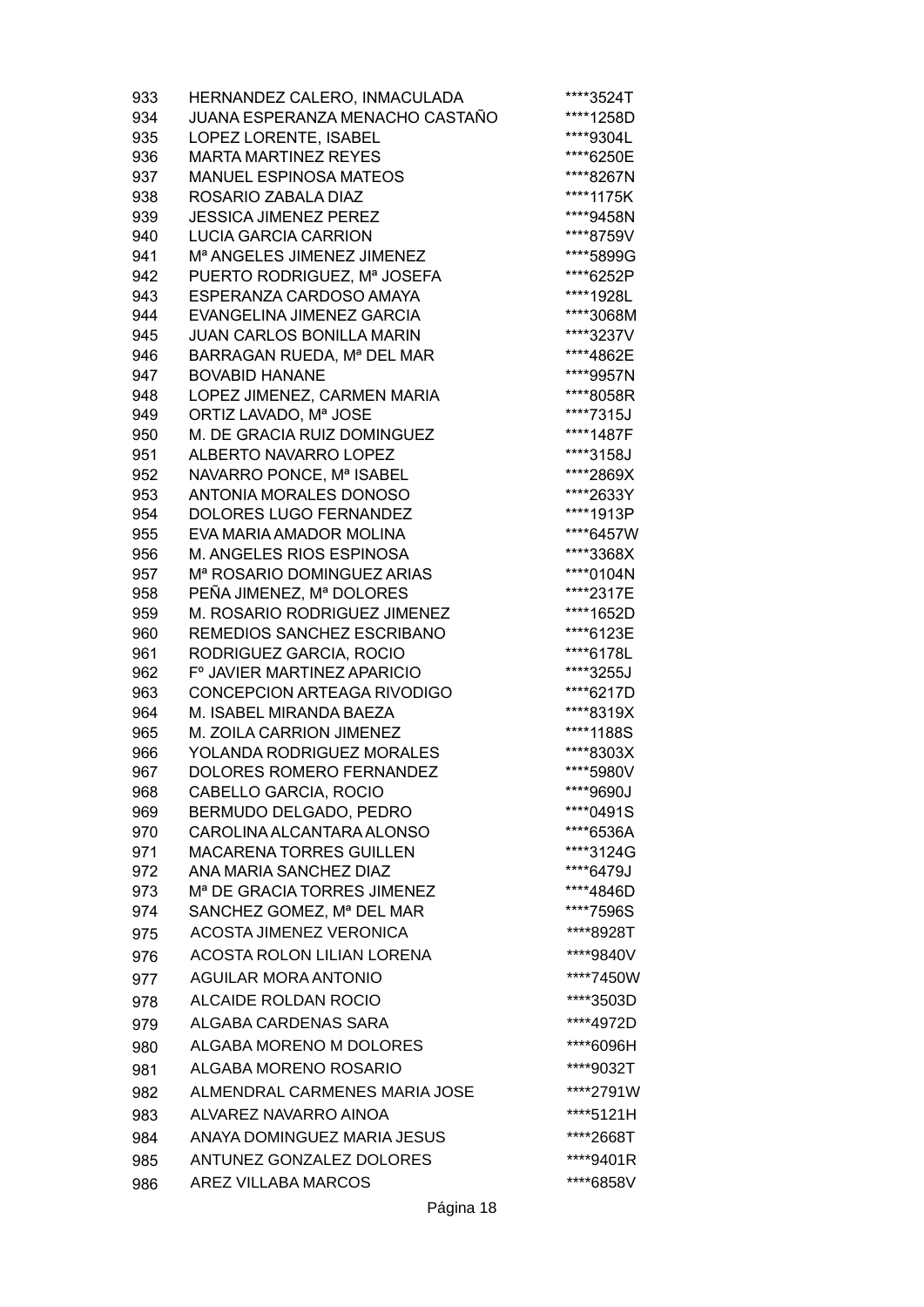| 987  | <b>ARROYO CARRION CELIA</b>              | ****7949F |
|------|------------------------------------------|-----------|
| 988  | ARROYO GARCIA ISABEL                     | ****3008R |
| 989  | ARROYO GOMEZ AZUCENA                     | ****7876P |
| 990  | <b>AUXILIA ESPINAR SONIA</b>             | ****4142K |
| 991  | BARELLO DOMINGUEZ Mª DEL ROSARIO         | ****7037S |
| 992  | <b>BARRIOS VERA CRISTINA AUXILIADORA</b> | ****2251C |
| 993  | <b>BARROSO GONZALEZ JUANA</b>            | ****1901L |
| 994  | <b>BENITEZ NAVARRO ESTEFANIA</b>         | ****6886Z |
| 995  | <b>BENITEZ NAVARRO MARIA JOSE</b>        | ****8872X |
| 996  | <b>BENITEZ RUBIO MARIA ISABEL</b>        | ****4823N |
| 997  | <b>BERMUDEZ GUERRERO ROCIO</b>           | ****2065H |
| 998  | <b>BERNAL BORRALLO SONIA</b>             | ****0931V |
| 999  | <b>BORREGO PEREA Mª CARMEN</b>           | ****3916P |
| 1000 | BRENES RODRIGUEZ CONSOLACION             | ****8891D |
| 1001 | BURGOS PEÑUELA ANA Mª                    | ****2293Z |
| 1002 | CABRERA ROMERO BLANCA                    | ****2006L |
| 1003 | <b>CANTO FERNANDEZ BEATRIZ</b>           | ****3419J |
| 1004 | <b>CAPITAN RUIZ SANDRA</b>               | ****5199E |
| 1005 | <b>CAPITAS ORTIZ MARTA</b>               | ****2856G |
| 1006 | CARBAJO MORAL ALICIA                     | ****2670P |
| 1007 | <b>CARO MATEOS DESEADA</b>               | ****8307D |
| 1008 | CARRION CAZORLA CARMEN ELVIRA            | ****2560M |
| 1009 | CARRION CUEVAS Mª CARMEN                 | ****0383B |
| 1010 | CARRION MADROÑAL Mª ANGELES              | ****6859A |
| 1011 | <b>CARRION MANUELA NOELIA</b>            | ****1814C |
| 1012 | <b>CARRION NAVARRO ISABEL</b>            | ****1970S |
| 1013 | <b>CASTILLO BEGINES RUBEN</b>            | ****9730K |
| 1014 | <b>CASTRO FERNANDEZ ESTER</b>            | ****6243S |
| 1015 | CASTRO FERNANDEZ VIRGINIA                | ****6242Z |
| 1016 | CAZORLA GARCIA FRANCISCA                 | ****8317X |
| 1017 | <b>CHATTABI NAJAT</b>                    | ****2221H |
| 1018 | <b>CORDON PASTOR ROSARIO</b>             | ****3895Z |
| 1019 | CORONA SANCHEZ PURIFICACION              | ****3736R |
| 1020 | <b>CRESPO FUENTES MARIA DE GRACIA</b>    | ****7253H |
| 1021 | CRESPO NAVARRO ANA Ma                    | ****7329C |
| 1022 | <b>CUETO MARTIN JESSICA</b>              | ****6096A |
| 1023 | DE ANDRES BENITEZ VIRGINIA               | ****8600A |
| 1024 | DE LA FLOR BORREGUERO JOSEFINA           | ****9963C |
| 1025 | DE LA ORDEN CRUZ EMILIO MANUEL           | ****4000G |
| 1026 | <b>DIAZ RANCHAL MIRIAM</b>               | ****5939S |
| 1027 | DOMINGUEZ BENITEZ ROSARIO                | ****9841E |
| 1028 | DOMINGUEZ DOMINGUEZ REGINA               | ****4385J |
| 1029 | DOMINGUEZ JIMENEZ ELENA                  | ****6395D |
| 1030 | DOMINGUEZ MARTIN DAMARIS                 | ****5697L |
| 1031 | DONOSO LOPEZ DOLORES                     | ****1316X |
| 1032 | <b>DRAGNE MARIANA</b>                    | ****5492X |
| 1033 | DUARTE GONZALEZ NATALIA LUJAN            | ****0503F |
| 1034 | ESPINOSA GAVIRA MARIA DE LOS ANGELES     | ****5397C |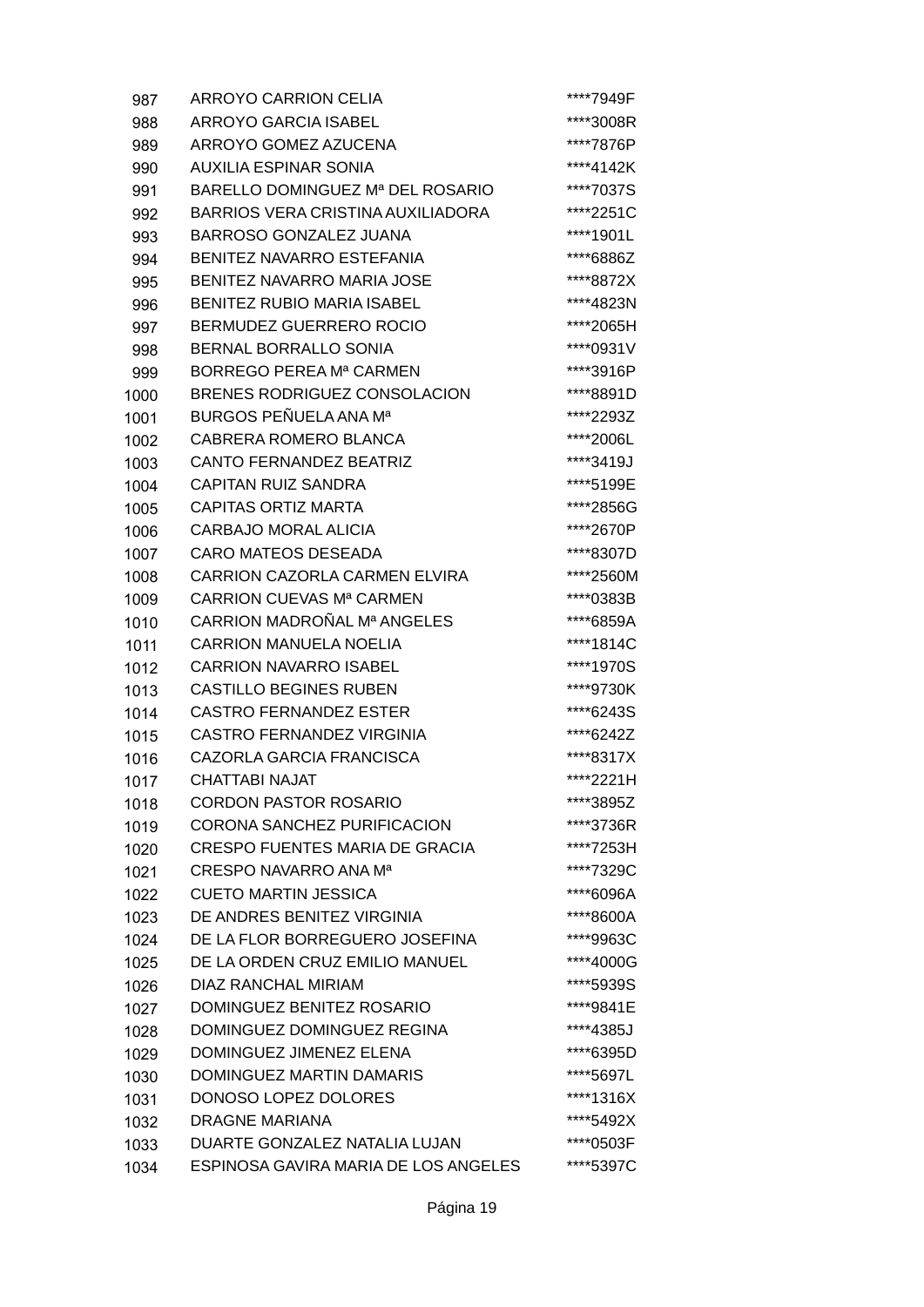| 1035 | <b>ESPINOSA MORENO M ANGELES</b>          | ****8098E |
|------|-------------------------------------------|-----------|
| 1036 | ESPINOSA ROMERO Mª DEL CARMEN             | ****2603Y |
| 1037 | FALCON MUÑOZ Mª REYES                     | ****6731C |
| 1038 | <b>FALCON SOTO ANTONIA</b>                | ****3063G |
| 1039 | FERNANDEZ RODRIGUEZ CONCEPCION            | ****5736R |
| 1040 | <b>GALBARRO OLIAS MARTA</b>               | ****2298E |
| 1041 | <b>GALOCHA NUÑEZ ALBA</b>                 | ****9398C |
| 1042 | <b>GALVARRO REINA MARIA CELINA</b>        | ****4483Z |
| 1043 | <b>GARCIA ARRIAZA IRENE</b>               | ****5373S |
| 1044 | GARCIA FERNANDEZ Mª JOSE                  | ****2007S |
| 1045 | <b>GARCIA GARCIA MONSERRAT</b>            | ****9045P |
| 1046 | <b>GARRIDO SOSA ESTEFANIA</b>             | ****9620B |
| 1047 | <b>GIL NORIEGA M LOURDES</b>              | ****1639X |
| 1048 | <b>GINES GARCIA CAROLINA</b>              | ****6087Z |
| 1049 | <b>GOMEZ GUILLEN RITA</b>                 | ****2180Q |
| 1050 | <b>GONZALEZ BARRERA MONTSERRAT</b>        | ****1209D |
| 1051 | <b>GONZALEZ DELGADO M CARMEN</b>          | ****3996N |
| 1052 | GONZALEZ GARRIDO ROSA Mª                  | ****8469A |
| 1053 | GONZALEZ GOMEZ Mª JESUS                   | ****4731Z |
| 1054 | <b>GONZALEZ GOMEZ SONIA</b>               | ****7640C |
| 1055 | <b>GONZALEZ JIMENEZ CARMEN</b>            | ****5193Q |
| 1056 | <b>GONZALEZ MORALES ESTHER</b>            | ****0338Q |
| 1057 | GONZALEZ NUÑEZ MARIA JESICA               | ****3615G |
| 1058 | GONZALEZ RODRIGUEZ JOHANNA CONSUELO       | ****4779C |
| 1059 | GUERRERO ROSENDO MARIA DE GRACIA          | ****0717L |
| 1060 | <b>GUTIERREZ GARCIA PATRICIA</b>          | ****7255J |
| 1061 | <b>HALCON FLORES VIRGINIA</b>             | ****3624J |
| 1062 | <b>HEREDIA ESCOBERO MARIA DEL PILAR</b>   | ****7058F |
| 1063 | <b>JIMENEZ CARRION JULIA</b>              | ****1847C |
| 1064 | JIMENEZ CARRION MARIA ESPERANZA           | ****4980W |
| 1065 | JIMENEZ CORDERO NEREA                     | ****2698Y |
| 1066 | <b>JIMENEZ FALCON ROCIO</b>               | ****1639G |
| 1067 | <b>JIMENEZ GARCIA ROSA MARIA</b>          | ****0745Z |
| 1068 | <b>JIMENEZ GONZALEZ ANTONIA</b>           | ****1227G |
| 1069 | <b>JIMENEZ MORALES INMACULADA</b>         | ****8129A |
| 1070 | JIMENEZ ORTIZ MARIA DE LAS NIEVES         | ****0266J |
| 1071 | <b>JIMENEZ RODRIGUEZ CARMEN</b>           | ****5878W |
| 1072 | JIMENEZ RUIZ SOLEDAD                      | ****4389V |
| 1073 | <b>JIMENEZ SUTIL M<sup>a</sup> CARMEN</b> | ****3108D |
| 1074 | KOUMBA GASSANA DUABY EPSE                 | ****8351L |
| 1075 | <b>LABANDON SANCHEZ ROCIO</b>             | ****4615T |
| 1076 | <b>LARA DIEGUEZ SANDRA</b>                | ****5370G |
| 1077 | <b>LEAL YEBRE DOLORES</b>                 | ****2641F |
| 1078 | <b>LEON CAPITAS JOSE ANTONIO</b>          | ****5911K |
| 1079 | <b>LEON CAPITAS VERONICA</b>              | ****7275N |
| 1080 | <b>LEON DOMINGUEZ REMEDIOS</b>            | ****8210R |
| 1081 | <b>LEON GUERRERO SORAYA</b>               | ****3946B |
| 1082 | LIAÑO JIMENEZ NURIA                       | ****8873R |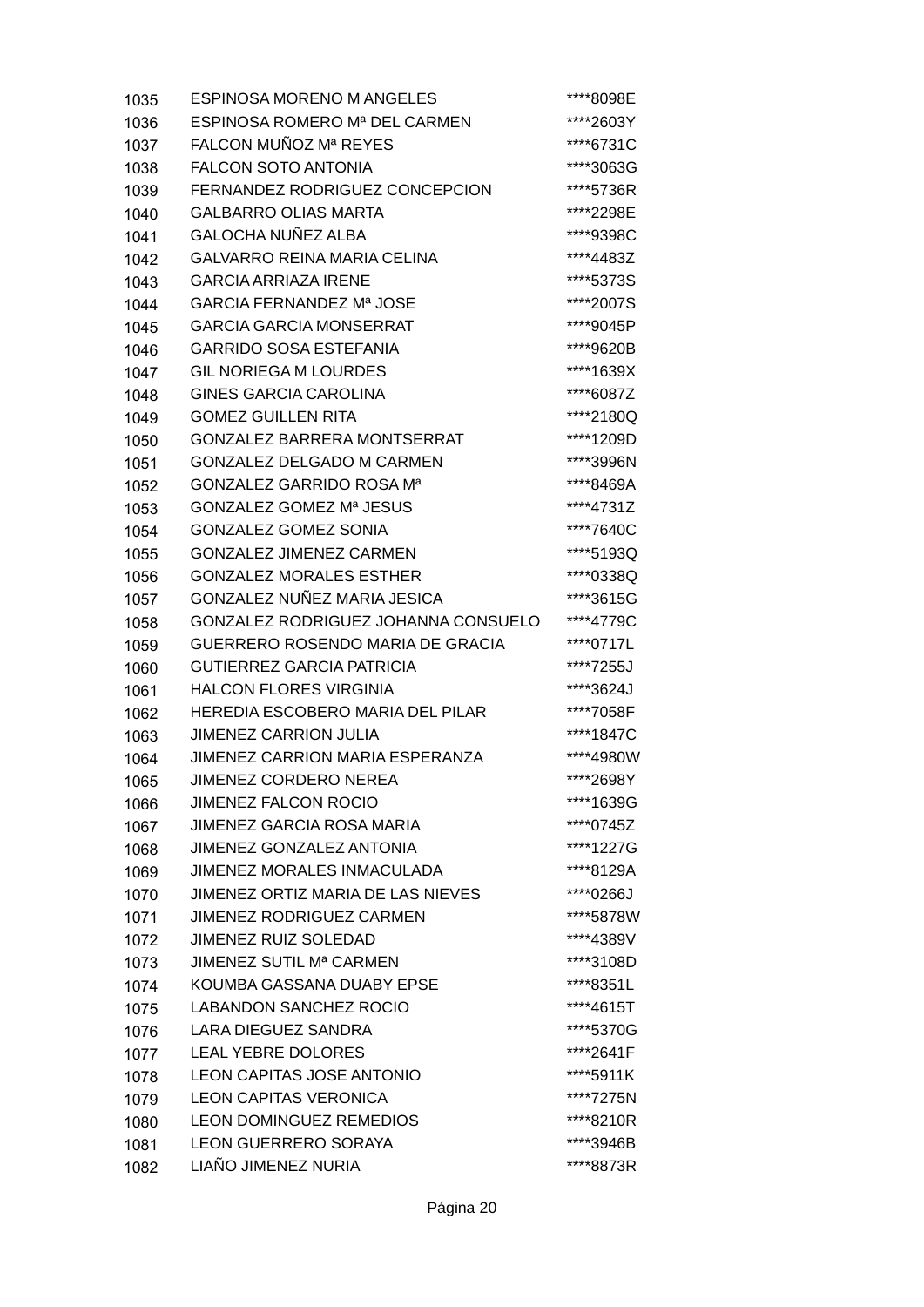| 1083 | <b>LOPEZ ALGABA ISABEL</b>          | ****8315Z |
|------|-------------------------------------|-----------|
| 1084 | <b>LOPEZ MARIN ANTONIA</b>          | ****3598H |
| 1085 | LOPEZ NAVARRO CARMEN                | ****1043J |
| 1086 | LOPEZ PEGUERO Mª DEL MAR            | ****5710E |
| 1087 | MADROÑAL ESCUDERO VERONICA          | ****3050D |
| 1088 | <b>MADROÑAL LEON CARLOS</b>         | ****6602G |
| 1089 | MADROÑAL ORTEGA MARTA               | ****1502F |
| 1090 | MARIN MORALES ISABEL M <sup>a</sup> | ****0486D |
| 1091 | <b>MARTIN DIAZ MIRIAM</b>           | ****7575V |
| 1092 | MARTIN ESPINOSA M. DEL CARMEN       | ****6068R |
| 1093 | <b>MARTIN PADROS MARIA JOSE</b>     | ****2934D |
| 1094 | MARTIN SANCHEZ MARIA DEL CARMEN     | ****7692S |
| 1095 | MARTINEZ MARTINEZ CRISTINA          | ****0455K |
| 1096 | MARTINEZ NUÑEZ FATIMA               | ****2887P |
| 1097 | <b>MAURI MORALES MARIA DOLORES</b>  | ****7317J |
| 1098 | MEDINA IGLESIAS GUADALUPE           | ****1346K |
| 1099 | <b>MONTERO OLIVEIRA LUCAS</b>       | ****4119Y |
| 1100 | <b>MORALES CARRION PILAR</b>        | ****7378M |
| 1101 | MORALES JIMENEZ MARIA JOSE          | ****6109L |
| 1102 | MORALES NAVARRO Mª REMEDIOS         | ****1348L |
| 1103 | <b>MORENO GARRIDO AURORA</b>        | ****5949J |
| 1104 | <b>MORENO TORO MERCEDES</b>         | ****7777H |
| 1105 | MORENO VILCHES NOELIA               | ****0045E |
| 1106 | MOUSSAOUI RACHIDA                   | ****4259R |
| 1107 | MUÑOZ THURAU NATALIE                | ****2231Z |
| 1108 | NAVARRO LEON JUAN                   | ****1719E |
| 1109 | NAVARRO MELLADO ANA MARIA           | ****6636P |
| 1110 | NAVARRO SUTIL CONCEPCION            | ****5666Q |
| 1111 | NAVARRO SUTIL ROSARIO               | ****4856L |
| 1112 | NUÑEZ SANCHEZ VANESA                | ****3590A |
| 1113 | OJEDA CABEZA MARIA LUISA            | ****8136X |
| 1114 | OJEDA ROBLES Mª JOSE                | ****0125Q |
| 1115 | OLMEDO VILLAR JUANA ELOISA          | ****7677V |
| 1116 | OMEZ RUIZ CONSUELO                  | ****5821T |
| 1117 | ORTEGA BENITEZ SARA                 | ****3018M |
| 1118 | ORTEGA CARRION Mª REYES             | ****7211E |
| 1119 | ORTEGA FALCON CRISTINA              | ****0184C |
| 1120 | ORTIZ GUILLEN MARIA ISABEL          | ****3218K |
| 1121 | ORTIZ LUQUE SERGIO                  | ****0944A |
| 1122 | OVIEDO ROMERO Mª TERESA             | ****2895C |
| 1123 | PALOMO OSUNA ELISABETH              | ****2015S |
| 1124 | PARRALO ARMENTEROS PAULA            | ****7247K |
| 1125 | PAVON CARMONA Mª CARMEN             | ****8622Q |
| 1126 | PEÑA JIMENEZ EMILIA                 | ****7217M |
| 1127 | PEÑA NUÑEZ ROCIO                    | ****6937L |
| 1128 | PEREIRA VARGAS ROCIO                | ****9109Y |
| 1129 | PEREZ BAEZ ROCIO                    | ****1107L |
| 1130 | PEREZ VAQUERO PATRICIA              | ****8333K |
|      |                                     |           |